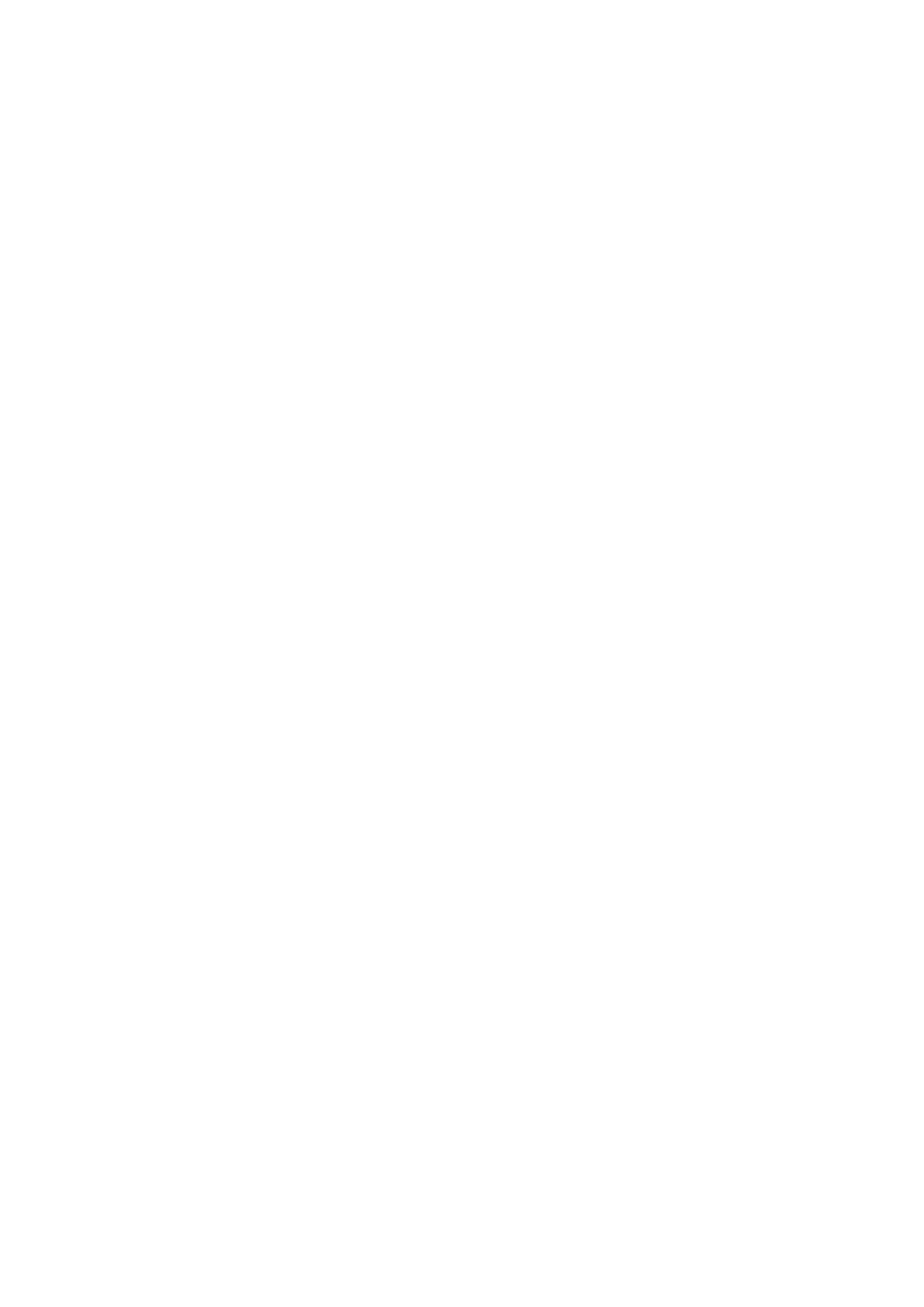*مطالعات قرآنی و فرهنگ اسلامی*، پژوهشگاه علوم انسانی و مطالعات فرهنگی فصل نامهٔ علمی ــ پژوهشی، سال ۵، شمارهٔ ۴، زمستان ۱۴۰۰. ۸۹ ـ ۱۰۸

بررسی تطبیقی قسمهای استدلالی از دیدگاه فراهی و بنتالشاطی

اباذر كافي موسوى\*

### حكىدە

بحث قسمهای استدلالی، دیدگاه جدیدی است که ضـرورت تبیـین و تصـویر مصـحیح آن، غور در دیدگاهها و بررسی تطبیقی آراء متفکران را می طلبد. در این راستا، نوشـتار حاضـر بـا روش توصيفي–تحليلي به تطبيــق اَراء دو انديشــمند قراَنــي؛ عبدالحميــد فراهــي و عايشــه بنتالشاطی پرداخته است با این هدف که ضمن بیان مبانی نظری و بررسی نقـاط ضـعف و .<br>قوت دیدگاه این دو صاحب نظر به پاسخ جامعی در رابطه با قســمهــای الهــی دســت یابــد. هردو محقق، منکر وجه تعظیم و تأکید قسمهای الهی بوده و بر ایــن باورنــد کــه قســـمهــای متعدد با یکدیگر مرتبط هستند و در راسـتای اسـتدلال و باوریــذیر شــدن مضــمون جــواب قسم، یک زنجیره معنایی را شکل می دهند. تمایز این دو دیـدگاه در بیـان گســتره و پیشــینه الفاظ قسم و کیفیت استدلال به قسمهای الهی است. بنـتالشـاطی قسـمهـای اسـتدلالی را .<br>ابداع قرآنی دانسته که کاربرد آن منحصر به واو قسم و در حیطه امور محسوس است؛ لـبکن .<br>فراهی دامنه الفاظ قسم استدلالی را به قبل از نزول قرآن و حتــی غیــر عــرب تســری داده و معتقد است همه ادات قسم و حتى الفاظى همچـون «يشـهد» و «يعلـم» و مشــتقات آن نيــز متضمن معناي قسم استدلالي هستند.

**كليسدواژه هسا:** سيوگند، قسيم هياي الهي، عبدالحمييد فراهيي، عايشيه بنيتالشياطي، قسمهای استدلالی

> \* استادیار، گروه معارف اسلامی، دانشگاه فرهنگیان، 1359abazarkafi@gmail.com تاريخ دريافت: ١۴٠٠/٠٧/٢٨، تاريخ پذيرش: ١۴٠٠/٠٩/١٩

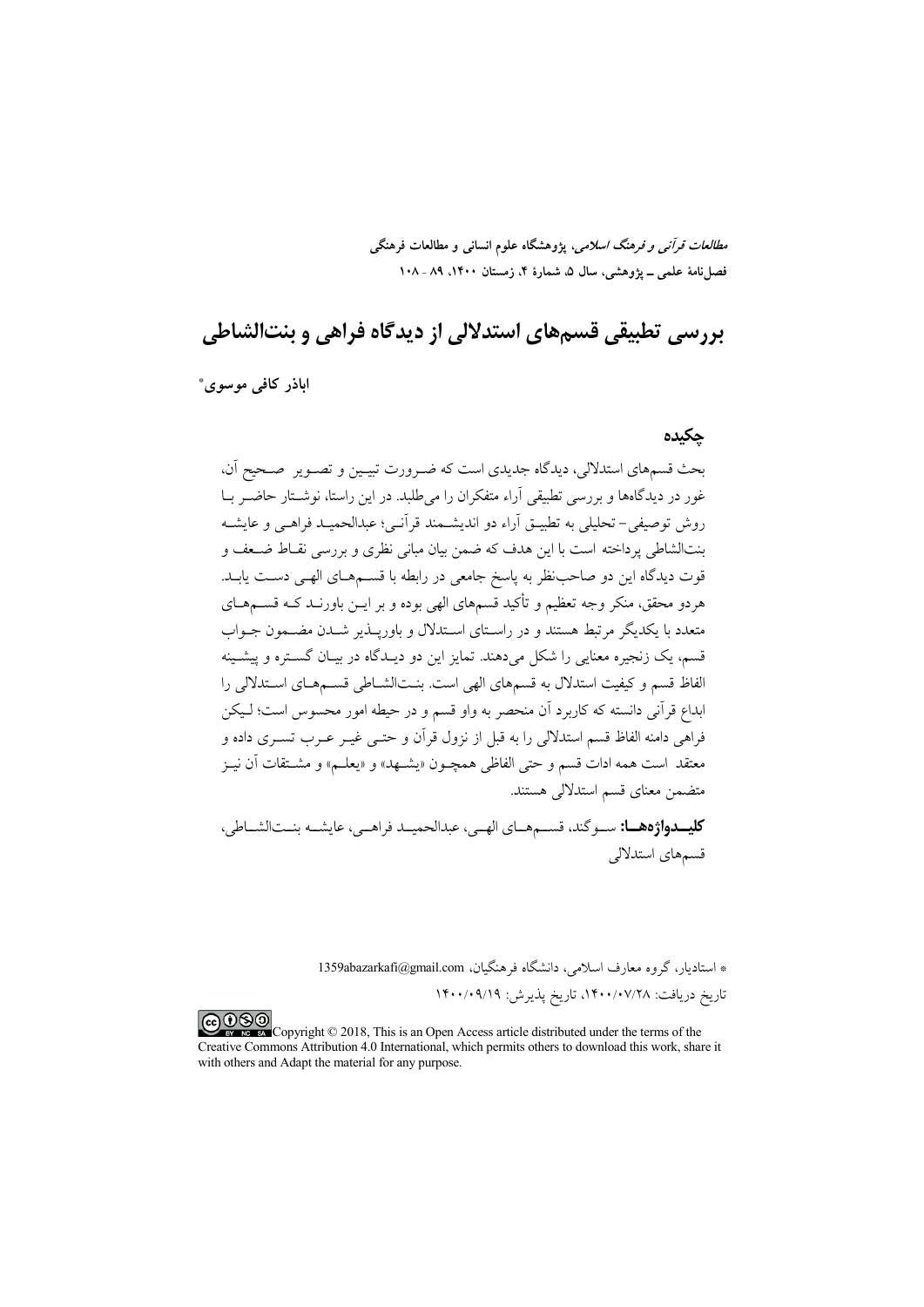۹۰ م*طالعات قو آن<sub>ه ،</sub> و فرهنگ اسلامی*، سال ۵، شمارهٔ ۴، زمستان ۱۴۰۰

#### ١. مقدمه

مشهور مفسران بر آنند که علت انتخاب شب و روز، کومها، دریاها، شهرها، انجیــر و زیتــون و دیگــر مــوارد، بــرای ســوگند الهــی آن اســت کــه ایــن اشــیاء، دارای عظمتــی والا و قابسل توجسه هسستند و خداونسد بسر عظمست نهفتسه در آنهسا قسسم يساد كسرده اسست (طباطبـايي، ١۴١٧ ق، ج١، ص٢٢٥؛ ابـنعاشـور، ١۴٢٠ق، ج٢٧، ص٤). همچنـين معتقدنـد اصلیترین هدف و حکمت قسم، تأکید محتوای جملهای است که در جواب قسم مـی آیــد (طباطبايي، ١٤١٧ق، ج١، ص٢٢٥؛ اَلوسي، ١٩١٥ق، ج١٥، ص١٢٥). بر ايـن اسـاس، تعـداد قسم بیشتر، نشانه تأکید بیشتر کلام است (تفتـازانی، ۱۳۶۸ش، ج۱، ص۴۴) و تعــداد ایــن تأكيدات وابسته بهشدت انكار مخاطبان مىباشد (ابــن عاشــور، ١۴٢٠ق، ج٢٧، ص۶ و ج٢٣، ص ۴).

در مقابل این دیدگاه، برخی مفسران با نفی شرافت و عظمت خاص مواردی که خداونـد بر آنان سوگند یاد کرده بر این باورند که قسمهای متعدد ابتدای سـورههـایی کـه بـا سـوگند آغاز شدهاند از یکدیگر مستقل نیستند؛ بلکه یک مناسبت و ارتبـاط معنـایی بـین ایـن مـوارد وجود دارد. علاوه بر این، بین سوگندهای الهی و مطلبی کـه در جـواب آن آمـده نیـز یـک رابطه استدلالی و برهانی برقرار است. به بیانی دیگر، قسمها متضــمن اســتدلالی هســتند کــه منکران با دقت و تأمل در مـوارد قســم و فهــم و درک صــحیح رابطــه معنــایی آن، بــه ایــن استدلال نهفته، پی برده و دست از انکار جواب قسم برمیدارنـد (نـک. طباطبـایی، ۱۴۱۷ق، ج ٢٠، ص٣٢٧؛ محمد عبده، ١٩٨٥م، ص١٣: فراهي، ١٣٣٩ق، ص٣٣).

برای کشف این مناسبتها لازم است فارغ از نگاه تأکیـدی بــه ایــن الفــاظ، در پــی فهــم معنایی باشیم که این تناسب معنایی برقرار شـود. بــه همـین منظـور گــاه لازم اســت معنــای استعاری و مجازی واژه را لحاظ نماییم. به بیانی دیگر، قســمهـای متعــدد ابتــدای برخــی از سورههای قرآنی با یکدیگر مرتبط بوده و یک زنجیره معنایی را شکل میدهند که متشکل از معانی حقیقی و یا مجازی اَن واژگان است تا با تصـویرگری ذهنـی، معنـای واحـدی را بــه مخاطب القا کند. این معنای واحد، یک اسـتدلال سـاده و قابـل درک اسـت بـرای اثبـات و باوریذیری جوابی که به دنبال این قسمها آمده است.

طبیعی است پذیرش و گسترش این دیدگاه نو برای برتری یافتن بر دیدگاه قدما نیــاز بــه نگاه ویژه صاحب نظران و بازنگری قسمها از این دریچـه جدیـد دارد؛ بنـابراین، لازم اسـت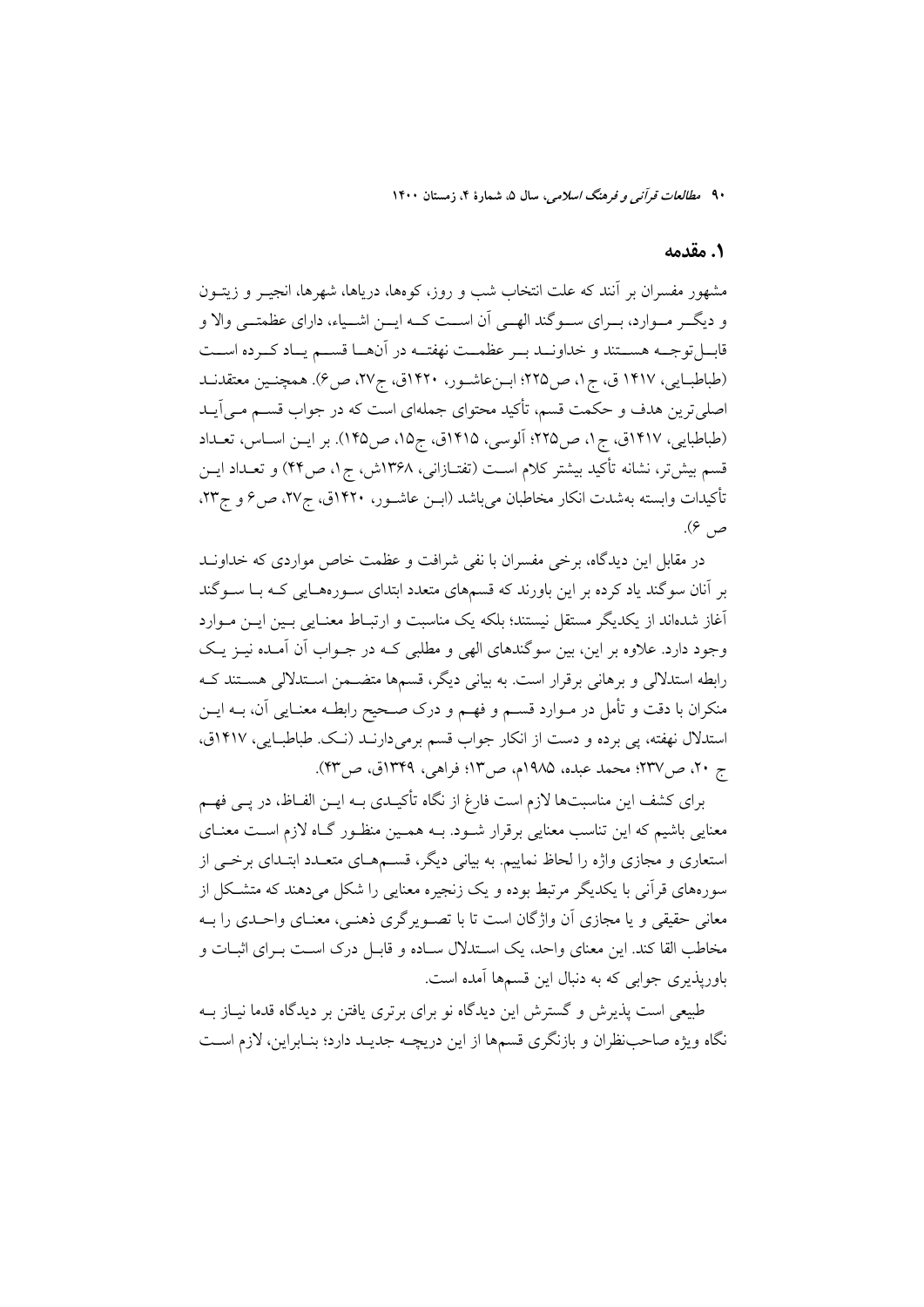توضیحات و دلایل صاحب نظران این دیدگاه را تجمیع و تطبیق دهـیم تـا بـا تقویـت نقـاط قوت آن، به نگاه جامع و صحیحی برسیم که برآیند این نظرات است.

اگرچـه بـهصـورت پراکنـده در برخـي منـابع تفسـيري بـه ارتبـاط معنـايي قسـمهـا و استدلالی بودن آن اشاره شده، ولی عبدالحمیـد بــن تــاج علــی فراهــی (۱۳۴۹ق-۱۲۸۰ق) و عايشــه عبــدالرحمن الحســيني معــروف بــه بنــتالشــاطي (١٩١٣-١٩٩٨م) از جملــه صاحب نظرانی هستند که در تألیفات خود توانستهاند تبیین کاملی از این دیدگاه ارائــه دهنــد. بر همین اساس، با توجه به اهمیت بحث فهم صحیح آیات قرآنی بهخصوص کشف معنـای صحیح آیات قسم، این نوشتار بـا مـروری گــذرا بـر آراء ایــن دو اندیشــمند صـاحب:ظـر، دریی کشف وجوه اشتراک و اختلاف این دو نظر است تــا بــه نقــاط قــوت و ضــعف ایــن دو دېدگاه دست بابد.

ييشينهٔ نظري اين بحث، به مباحث قرأني و مطالب پراکنـده ذيـل أيـاتي کـه بـا ســوگند شروع شدهاند برمي گردد و بهمرور بهعنوان يک مبحـث مجـزا وارد مباحـث علــوم قرآنــي و بلاغی شده است. در بررسی اجمالی و جستوجوی مقالاتی کـه در بـاب قســم و ســاختار سورههای قسم ارائه شده، مقاله و نوشتاری بهصورت مجـزا و یــا تطبیقــی در تبیــین دیــدگاه بنتالشاطی و فراهی در باب قسم رؤیت نشد همچنین اثر مجزایی در ارتبـاط بــا قســمهــای استدلالی بافت نشد.

با توجه به اینکـه نحـوه ارتبـاط و انسـجام قسـمهـاي قرآنـي، محـل سـؤال بسـياري از پژوهش گران و خردورزان قرآنی است؛ این جستار در پـی اَن اسـت تــا بــر اســاس بررســی تطبیقی دیدگاه این دو قرآن،ژوه و شناخت نقاط قوت هر یک، به فرایندی جامع برسـیم کـه بر اساس أن، ارتباط معنایی و شیوه استدلال قسمهای الهی قابل درک باشــد. انتظــار مــی(ود در پایان این نوشتار، به پاسخی مناسب برای حکمت گزینش موارد قســم و نحــوه ارتبــاط و استدلال آن برسیم.

# ۲. کثرت اقوال در تفسیر قسمهای قرآن و ضرورت بازنگری آن

اقوال متعددی ذیل هر یک از آیات قسم آمده است و همین تعدد اقوال، مـانع فهـم صـحیح مقصود این آیات است. مهمترین عامل این امر، آن است که اکثر مفسران، خــود را ملــزم بــه یافتن وجه تعظیم سوگندهای الهـی مـیداننـد و در تبیـین جایگـاه و شـرافت مـوارد قسـم،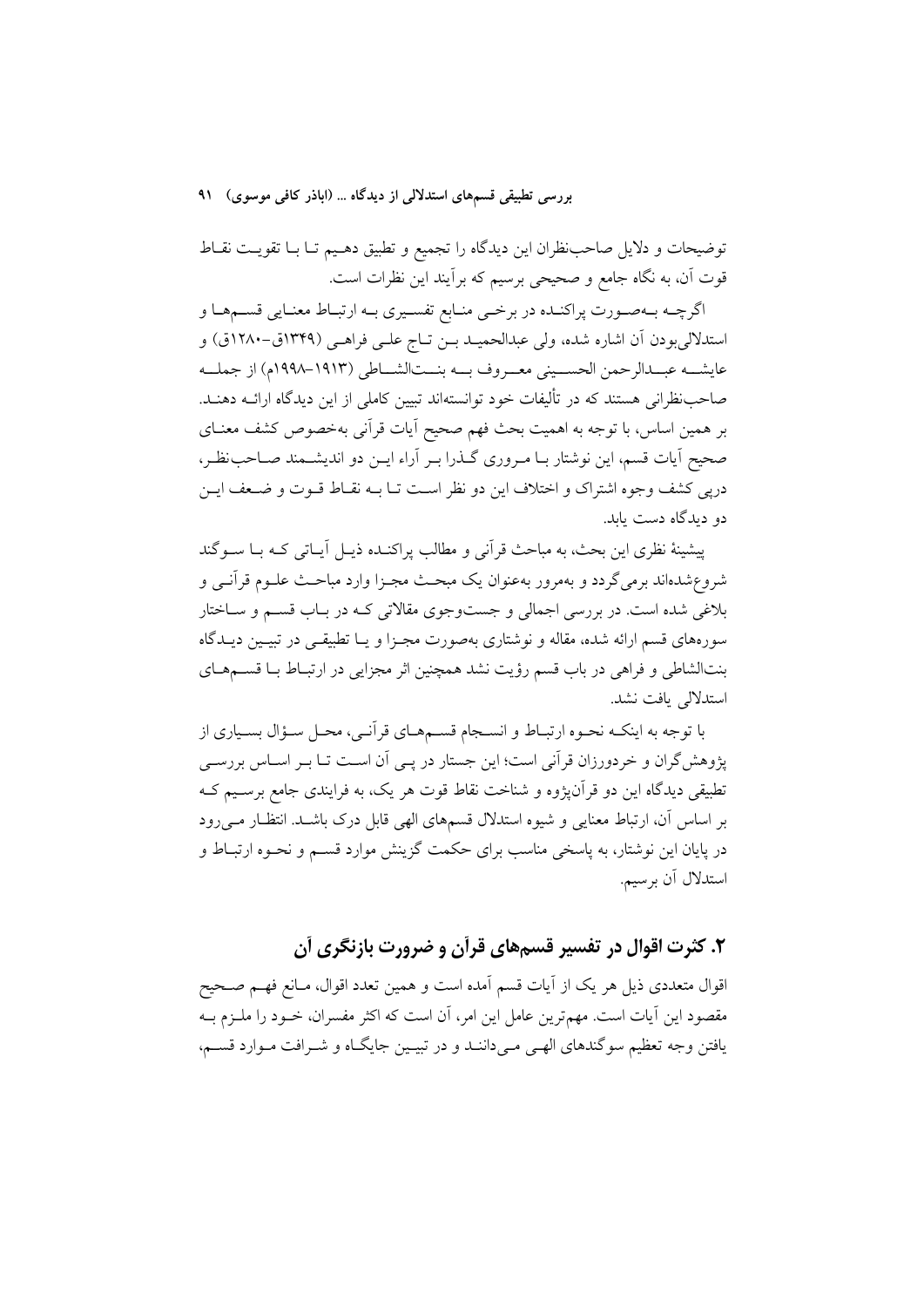تأویلات متعددی را ذکر نمودهاند. برای مثال، عادیات را به معنای خیل اسبانی مـیداننــد کــه در یکی از جنگهای بدر یا ذات سلاسل شـرکت داشـتهانـد (طبرسـی، ١٣٧٢ش، ج ١٠، ص ۸۰۴) و ازآنجاکه جهاد، امر مقدسی است، ایـن حیوانـات نیـز در ایـن مسـیر مقـدس، شایستهٔ ارزش و سوگند شدهاند (مکارم شیرازی، ۱۳۷۴ش، ج۲۷، ص۲۲۲).

گروهی دیگر از مفسران، با توجه به مکی بودن این سوره و با استناد به اینکه سپاه اسـلام در جنگ بدر فقط صاحب دو اسب بوده، از این نظر، منصرف شدهاند و مـراد از عادیــات را شتراني ميدانند كه در فريضـهٔ بـزرگ حـج در ميـان مواقـف و امـاكن مقـدس، بـهسـرعت حرکت میکنند و حاجیان را از سرزمین عرفات به مشعرالحرام و نفس زنان از مشعر بهسـوی منی حرکت میدهند. اینان معتقدنـد کـه قداسـت و عظمـت حـج، بـه ایـن اسـبان سـرایت کرده است (رازی، ۱۴۰۸ق، ج۳۲، ص۲۵۹؛ ثعلبی نیشـابوری، ۱۴۲۲ق، ج۱۰، ص۲۶۹). برخمي مفسـران نيـز، بـراي رهانـدن مخاطـب از تعـدد اقـوال، عاديـات را بـه معنـاي وسیعی دانستهانـد کـه هـم اسـبان مجاهـدان را شـامل مـیشـود و هـم شـتران حاجیـان را (مکارم شیرازی، ۱۳۷۴ش، ج۲۷، ص۲۴۳).

همانطور که بیان شد، این مفسران در جستوجوی شرافت و عظمتـی هسـتند کـه واژهٔ عاديات را شايستهٔ سوگند الهي قرار دهد و اين شرافت را در مكاني شريف؛ همچـون مكـه، و يا هدفي والا؛ همجون جهاد در راه خدا دانستهاند.

هرچند عدهای با توجه به سوگند بر واژهٔ (عادیه)، بر این باورند که این شرافت و اکـرام، از أن خود اسب مي باشد؛ چون اين حيوان، شريفترين حيوانات است و موجب پيـروزي و عزت صاحب خويش مي شود (ابن قيم جوزيه، ١٤٢۶ق، ص ١٢١). طرفـداران ايــن ديــدگاه، ضمن شمردن فوايد و وظايف اسب در زندگي انسان، شأن و جايگاه اسـب و نقـش مهمـي کـه در امـور سـخت زنـدگي انسـان ايفـا مـيكنـد را علـت سـوگند خداونـد مـيداننـد (قاسمی، ۱۴۱۸ ق، ج۹، ص۳۰).

# ۳. مبانی نظری و بیان دیدگاه فراهی

عبدالحميد فراهي از جمله مفسراني است كـه نگـاه دقيـق و ظريفـي بـه حكمـت و هــدف قسمهای الهی داشته و دیدگاه خود را با عنوان قسمهای استدلالی در کتاب *امعان ف<sub>سی</sub> اقسـام القرآن* بهخوبی تبیین کرده است. ایشان بر اساس یک تقسیم.بندی ابداعی و جدید، قسمهــای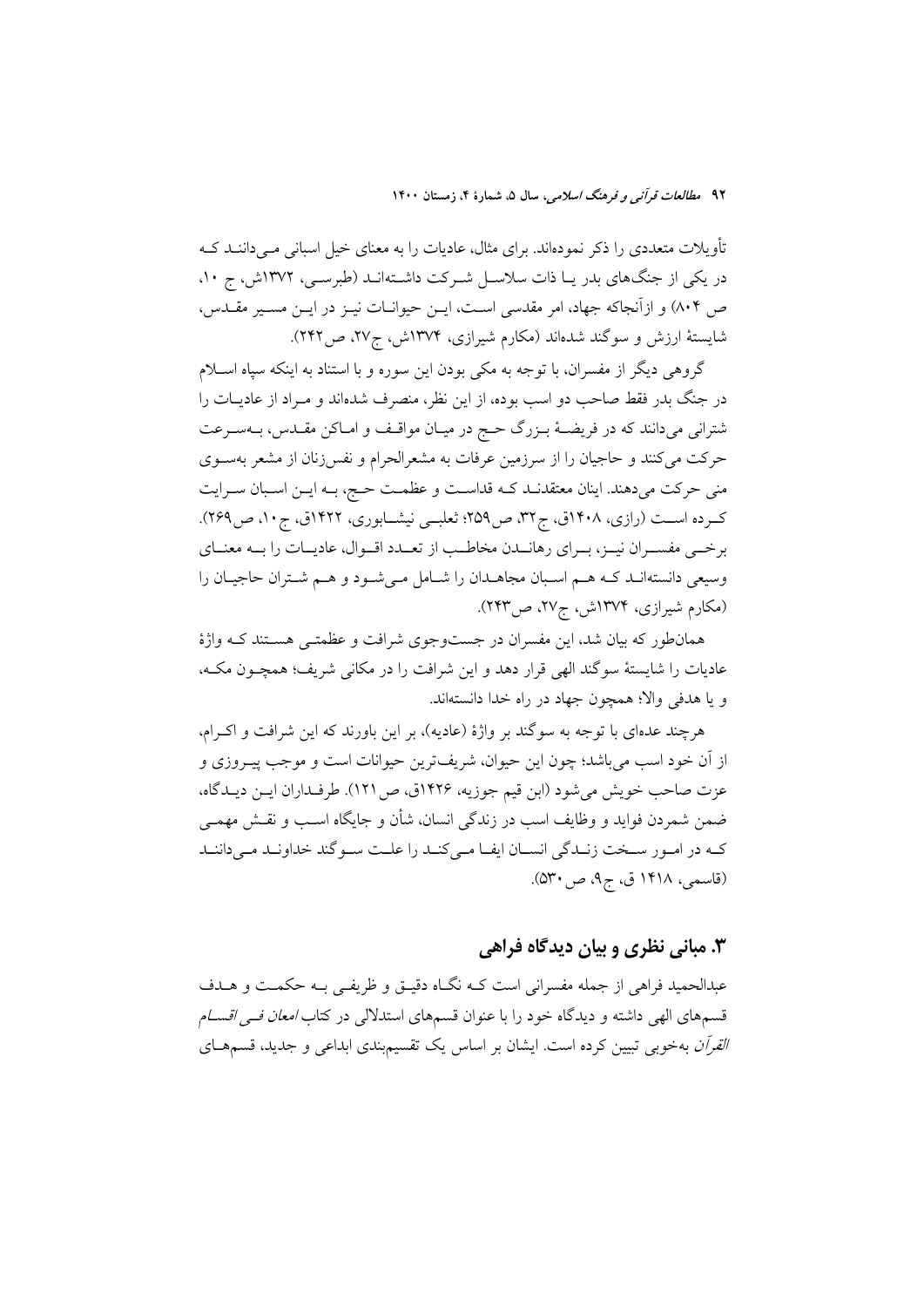قرآنی را به قسمهای تکریمی؛ تقدیسی و استدلالی تقسیم نموده و معتقـد اسـت قســمهــایی مثل (لعمری، لعمرک، بعزَّتک و لعمر ابیک) برای اکرام مخاطب به کار می رود، چون مـتکلم بــا این قسمها شأن مخاطب را در حد بالایی دانسته کـه حاضـر شـده بـه جـان خـودش قسـم یاد کند و یـا شـخص مخاطـب در جایگـاه والایـی در نـزد مـتکلم اسـت کـه بـر جـان او قسم مي خورد؛ اما قسم به خانهٔ خدا و مکانهاي مقدسي چون مشعر و قربانگاه و همچنــين، اسامی و صفات خداوند را از انواع قسمهای تقدیسی بهحساب آورده ازاین جهت که اعـراب و حتى غير عرب، اين موارد را مقدس و قابل تعظيم مى دانستند و مقصودشان اين بـوده كـه عظمت كعبه، شهادت بر صداقت گفتار من دارد و اگر من دروغ بگویم همین عظمت كعبـه، باعث عذاب من خواهد بود (فراهي، ١٣۴٩ق، صص ٢٩-٣۵).

فراهی در شرح قسمهای استدلالی به نکته بسیار مهمـی اشـاره نمـوده و منشـأ پیـدایش قسم را نیاز انسان به اثبات و باورپذیری سخنش میداند (فراهی، ۱۳۴۹ق، ص۲۶)، براســاس این سخن، معنای اصلی قسم، اثبات کلام است و اکرام، تقدیس و اسـتدلال از معـانی فرعـی قسم میباشند و با بیان هشت دلیل بر استدلالی بـودن قسـمهـای الهـی، هرگونـه تقــدّس و عظمت برای اسب، باد، انجیر، زیتون، آسمان و زمین را نفی کـرده اسـت (فراهـی، ۱۳۴۹ق،  $A + B$ صص

این محقق قرآنی معتقد است سوگندهای الهی بهمنزلهٔ گواه و دلیلی هسـتند بـرای اثبـات درستی مطلبی که در جواب قسم آمـده اسـت؛ سـیس بـا استشــهاد بــه روش۵هــای گفتــاری عرب مي گويد: کساني که به شيوههاي سخن و فنون بلاغت کم توجه بودهاند، گمان کردهانـد گواه آوردن، فقط به معبود و برای تعظیم است؛ لکن بــا تأمــل در ســخنان و اشــعار عــرب و دیگر مردمان، درمی،یابیم که آنها، گاه به چیزهایی تمسک جستهاند که نه معبودشــان بــوده و نه آن را بزرگ میداشتهاند، بلکه تنها خواستهاند بـا شــاهد قــرار دادن آن، بــر گفتــهٔ خــویش استدلال کنند؛ لذا شاعران در اشعارشان برای اثبـات سـخن خـود بـه اشـياء مختلفـي چـون دیگهای بزرگ، آسمان، بادها، زمـین، روزهـا، شـهرها، اسـبهـا، سـواران و دیگـر اشـیاء، استدلال می نمودند و این اشیاء را دلیل و شاهد گفتار خود می دانستند.

برای مثال، ایشان به سخن شخصی به نام الهجرس استشهاد می کنـد کـه قصـد قصـاص قاتل پدرش را داشته و برای امکان و اثبات سخن خود، این گونه قسم می خـورد: و فَرســی و أُنْهُه، و رُمحي و نُصليه، و سَيفي و غَرارَيه؛ لا يَترِكُ الرجلُ قاتبلَ أيسه و هـو ينظُـر إليـه؛ بعنبي: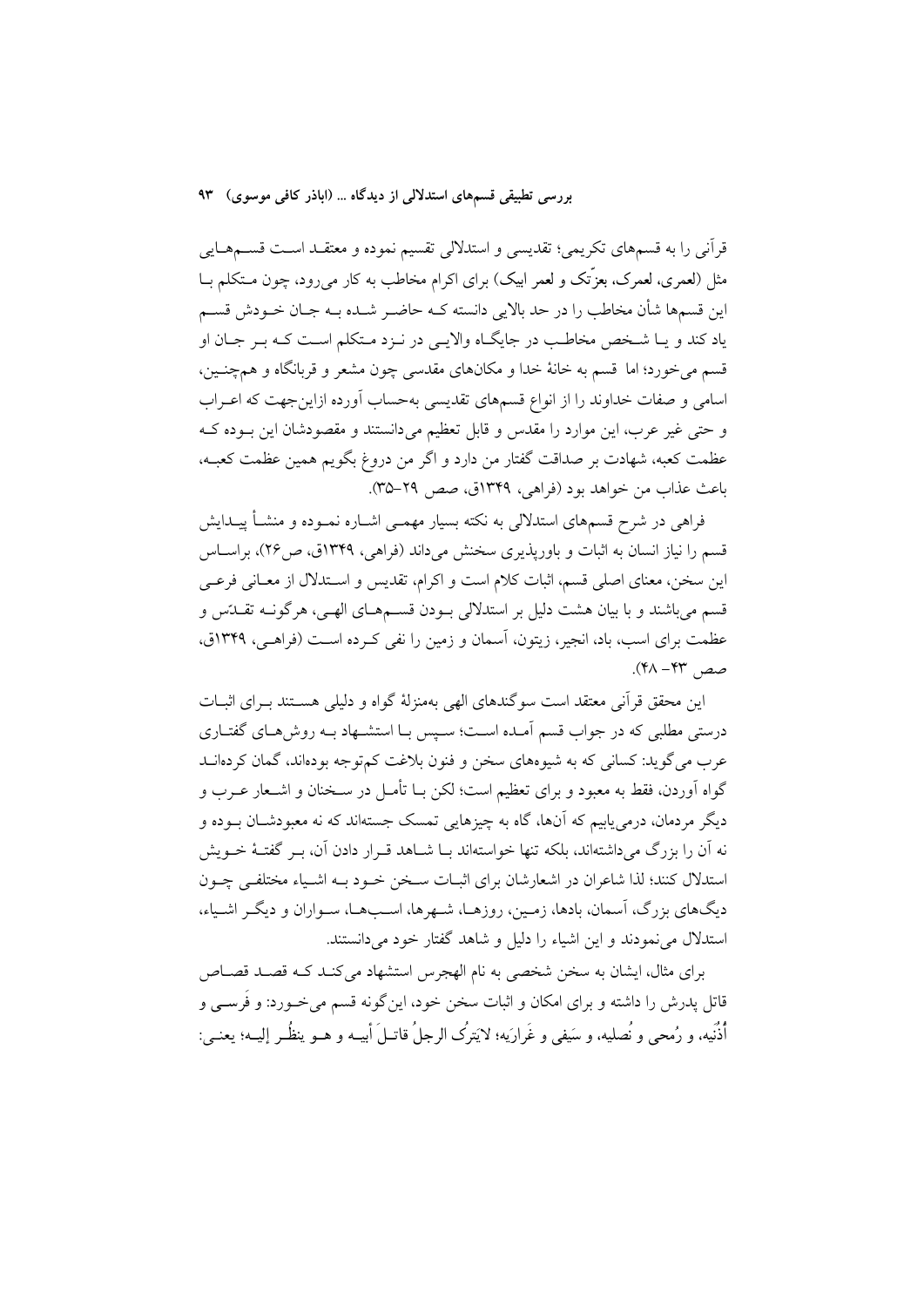۹۴ م*طالعات قرآن<sub>ه، و</sub> فرهنگ اسلامی،* سال ۵، شمارهٔ ۴، زمستان ۱۴۰۰

سوگند به اسبم و دو گوشش، سوگند به نیزمام و پیکانش و سوگند به شمشیرم و لبه تیــزش که هیچ مردی، قاتل پدرش را که در مقابل دیدگان اوست، رها نمی کند.

این شخص با سو گند به این اشیاء، مخاطب منکر را متوجه ظاهر خویش می نماید تبا بیا مشاهده نیزه و اسب و شمشیر؛ هرگونه شک و تردید او از بین برود و اطمینـان یابـد کــه او حتماً در پی انتقام است. همچنین شاعری به نام عروه بن مره هذلی، در شعر خود به درخــت (مَرخه) که درختی کوچک و ضعیفی است، قسم یاد میکند و درخواست کمک از قبیلــهای ضعيف را به كسى تشبيه مى كند كه در باد و طوفان هاى شديد بـه ايـن درخـت نـاتوان، چنگ می اندازد:

و قال ابوامامه يالبكر فقلت و مَرخــــه دعــــوى كبيــــرٌ

يعني: ابوامامــه از قبيلــه بكــر (كــه قبيلــهٔ ضــعيفي اســت) طلــب كمــك كــرد و مــن بــه اّنها می گویم: سوگند به درخت ضعیف مَرخه، این ادعایی بزرگ است.

درواقع، شاعر، قبیلهٔ (أبی أمامه) را مورد مذمت و استهزاء قــرار داده، بــرای اینکــه از قبیلــهٔ ضعیف (بکر ) درخواست کمک نمودهاند و برای اثبات این اشتباه، قبیلهٔ بکر را به آن درخــت ضعيف، تشبيه نموده است تا آنان بفهمند در طوفانهاي شديد، يناه بردن به درخت ضـعيف، کار اشتباهی است و باید به قبیلهای قویتر پناه می بردند.

شاعر دیگری نیز برای اثبات ضرورت حضـور خـود در جمـع خویشـاوندان، بــه کلمــهٔ (قُربِـه) بـه معنـاي خويشـاوند، قسـم مـيخـورد تـا ثابـت كنـد بـه خـاطر همـين حـق خویشاوندی است که حتماً هر زمان جمعی از خویشاوندان برای امر مهمی جمع میشـوند، من هم بايد بين أنها حاضر باشم:

وَ قُرِيهِ ذي القُرِيبِ وجِدِكِ إِنَّنِي ۚ مِتِي يِكِ ۗ أَمِي للنكِيثِ الشَّهِيبِـدِ

سوگند بر خویشاوندی شاعر، در حقیقت، استدلالی بدیهی و اَشـکار اسـت تـا بــه اَنــان ثابت کند که چون من از خویشان شما هستم؛ پس حتماً باید بــرای هــر امــر مهمــی، داخــل جمع خويشاوندان باشم (فراهي، ١٣۴٩ق، صص ٣٤-٣٩).

از آنجا که قرآن بر اساس ساختار و قواعدی نازل شده است که ریشه در اشعار و کـلام بليــغ صــاحبان ســخن و حتــي عــوام مــردم عــرب عصــر جــاهلي دارد؛ يكــي از بهتــرين دستگیرههای کشف معنای قسمهای الهی، مراجعه به همین متون ادبی مـیباشــد کــه فراهــی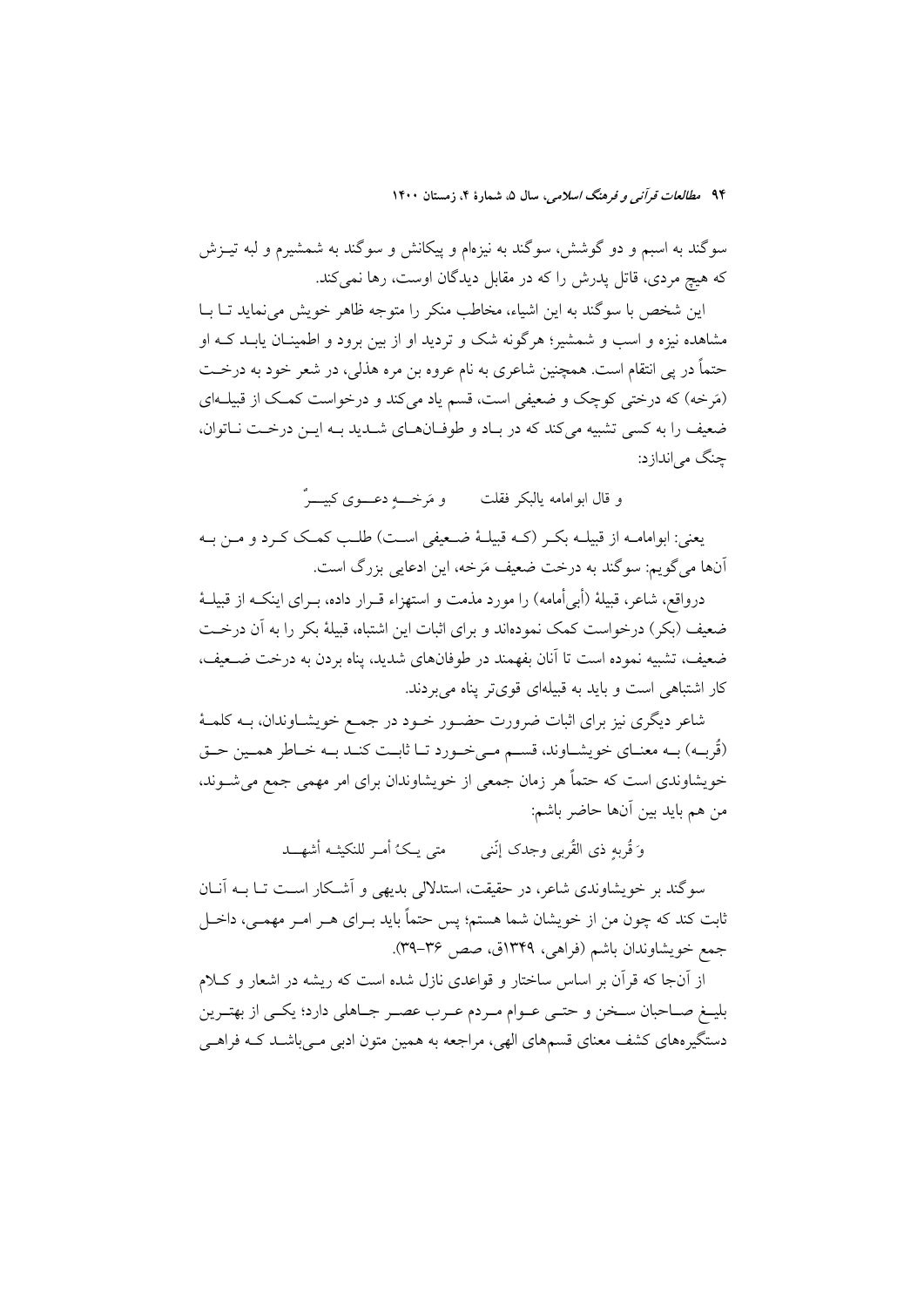بهخوبی از عهده آن بر آمده است. او علاوه بـر اسـتناد بـه شـواهد متعـدد اشـعار عـرب، بـه اسلوب قسم نزد دانشمندان بلاغت یونان، همچون دیماستِنس (Dimastens)، یرداختــه کــه از سوگند برای استدلال بر اثبات سخن خود استفاده کردهاند (فراهی، ۱۳۴۹ق، ص ۴۰).

### ۴. مباني نظري و بيان ديدگاه بنتالشاطي

عايشه عبدالرحمن بنتالشــاطي (١٩١٣–١٩٩٨م)، يكــي از مباحــث كتــاب ارزشــمند/عجــ*از* ب*ياني قرآن (*١٣٧۶ش) را بــهصـورت موضــوعي بــه مبحــث واو قســم اختصــاص داده و بــا تحلیلی نو و نگاهی متفاوت، به بیان فلسفه و حکمت قسمهای قرآنـی پرداختـه و در کتـاب *التفسیرالبیانی (*۱۳۹۴) خود، سعی داشته تا این دیدگاه را با تطبیــق بــر برخــی از ســورههــای قسم به اثبات برساند.

این بانوی محقق، برای نقض دیـدگاه مشـهور، سـؤالاتی را در مـورد سـوگندهای الهـی مطرح نموده و مي يرسد: علت بلاغي عـدول از (أقسـم) بـه واو قسـم چيسـت؟ چـرا همـه سورههایی که با واو قسم آغاز شدهاند، مکّی هستند؟ اگر هدف از این ســوگندهــا، تعظـیم و تأکید است چــه دلیلــی دارد کــه فقــط ســورههــای مکّــی بــا ایــن واو، آغــاز شــده باشــند؟ چرا هیچیک از این سورهها با قسم به یکی از اسماء الله شروع نشده، با اینکه عظمـت همـه مخلوقات در برابر عظمت او رنگ میبازد؟ چرا هر یک از این قسمها، با قیـود و توصـیفات متنوعي همراه شدهاند؟ (بنتالشاطي، ١٣٧۶ش، صص ٢۶٣-٢۶۶).

ایشان پس از نقد دیدگاه مشهور، بهصراحت بیان مے کنـد کـه سـو گندهای ابتـدای ایـن سورهها برای بیان تأکید و تعظیم نمی باشد؛ بلکه چینش آیات قســم در کنــار یکــدیگر بــرای جلبتوجـه مخاطـب اسـت بـه امـوري محسـوس و قابـل درک. امـوري کـه بـديهي و قابلپذیرش هستند و شکی در آنها نیست. این آیـات کـه بـا واو قســم شــروع مــیشــوند، مقدمهای محسوس و باورپذیر را در مقابل دیدگان انسان قرار میدهند تـا شـخص بتوانــد از این طریـق، مسـائل معنـوی غیـر محسـوس را بهتـر درک نمایـد (بنـتالشـاطی، ۱۳۷۶ش، ص ۲۶۶).

این پژوهشگر قرآنی، با یادآوری نکـات نحـوی و بلاغـی نهفتـه در سـوگندهای الهـی، ازجمله قیود توصیفی که در کنار موارد قسم آمده است و یا عطف آیات قسم بهوسـیله ادات (فا) كه بيانگر سببيت و فرعيت كلام معطوف است؛ بر اين امر اصرار دارد كه مفسران قــرآن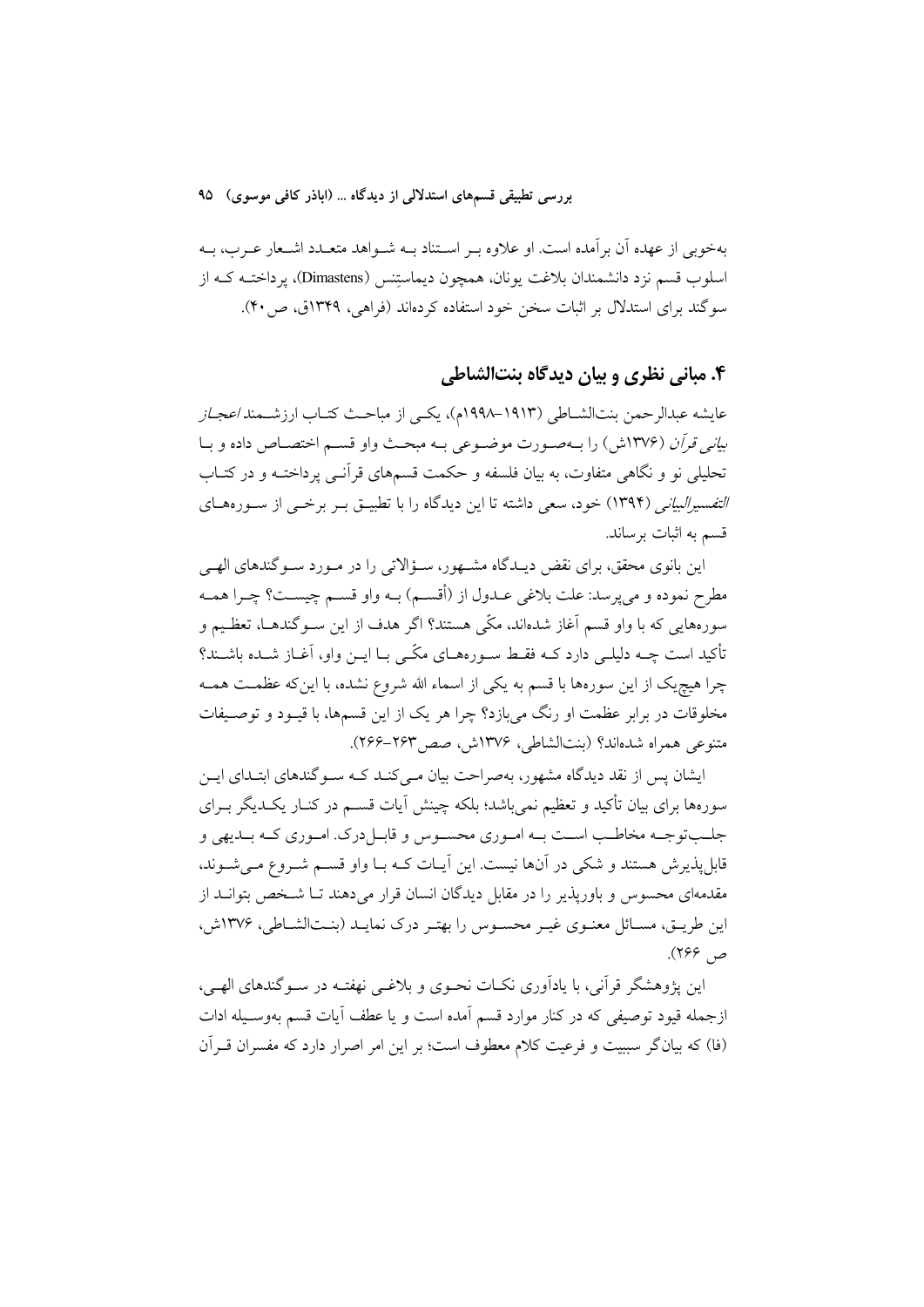باید از نگاه تأکیدی و تعظیم موارد قسمهای الهی خارج شوند و با نگاهی بلاغی و اســتعاری به بازنگری تفسیر این آیات بیردازند (بنتالشاطی، ۱۳۷۶ش، صص۲۶۴–۲۶۶).

برای مثال، ایشان در تفسیر سوره عادیات می گوید: این سوگندها توجه مخاطبـان عــرب اّن عصر را به پدیدهای جلب میکند که برای اّنان اَشنا بوده؛ و اّن، عبارت اسـت از حملــه و هجوم خشونتآمیز، سریع و ناگهانی اسبانی که مردم را در آغاز صبح غافلگیر کــرده و مــردم ســردرگم و آشــفته، ناگهــان خــود را در محاصــره گردوغبــار حاصــل از ســم اســبان غارتگر می بینند و چارهای جز تسلیم ندارند (بنــتالشــاطی، ۱۳۹۴ش، ج۱، ص۱۰۳). ایــن تصویر محسوس و قابلفهم، مقدمـهای هشـداردهنده اسـت بـرای فهـم امـری نامشـهود و درکناشده که انسان ناسیاس را به حوادث غافلگیرکننده و هولناک رستاخیز متوجه مبی کنـد. هنگامی که مردم را متحیر و سرگردان مے بینے، درحـالی کـه گـروهگـروه و پراکنــده از قبــر برانگیخته می شوند، و هر آنچه در دل نهان داشتهاند پدیـدار گشـته و هـیچ اندیشـه و خیـال ينهاني در اعماق دلشان مخفى نمي ماند (بنتالشاطي، ١٣٧۶ش، ص ٢٧٠).

همچنین در تفسیر سوره ضحی، استعمال دو واژه (ضحی) و (لیل) را به خـاطر صـورت مادی و واقعیت محسوس آن میداند. با این توضیح که مردم، هر روز خورشید را در وسط اسـمان مـي بيننـد و يـس از زوال خورشـيد، شـاهد فرارسـيدن شـب هسـتند بـدون اَنكـه نظام هستی دچار اختلال شود. این اَمدوشد شب و روز انکار شاهدان را بر نمـی|نگیــزد کــه چرا خورشید رفته و زمین تسلیم ظلمت و وحشت شـب شـده اسـت. ایشـان ایــن تصــویر محسوس پی آمد شب و روز و عدم تعجب مردم از این واقعه را دلیل اقناعی میدانــد بــرای اینکه بعد از تجلی نور وحی بر حضرت مصـطفی (ص) ممکــن اسـت فتـرت و فاصـلهای حاصل شود. سپس اقوال متعددي كه در تفسير اين سوره آمـده اسـت را بــه نقـد كشـيده و مبنای آنان را زیر سؤال می برد. ایشان منشأ اکثر این اقوال را تعظیم پنداری مفسـران در مــورد مـوارد قسـم دانسـته كـه در جسـتجوى يـافتن عظمتـي ويـژه بـراي شـب و روز بـودهانـد (نک. بنتالشاطی، ۱۳۹۰ش، ج۱، ص ۶۰-۷۰).

### ۵. تطبيق دو ديدگاه

همانطور که گفتیم، آنچه باعث شد نوشتار حاضر به بررســی دیــدگاه ایــن دو صــاحب:ظــر معاصر بيردازد اين است كه اين دو محقق علوم قرآني با مخالفت جــدي و ايــراد اشــكال بــر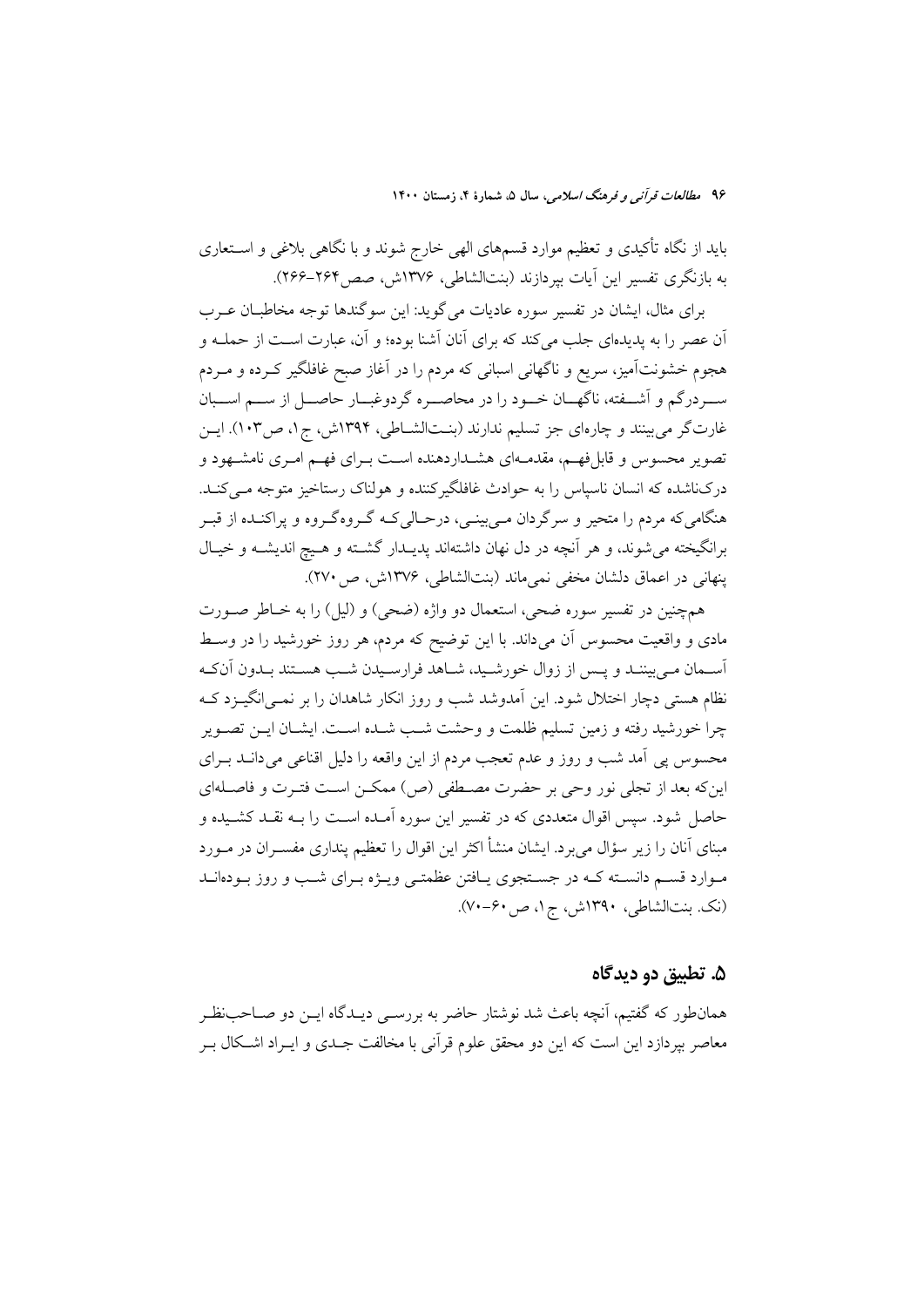دیدگاه مشهور، دیدگاهی نو و متفاوت را در بیـان حکمـت قســمهـای الهـی برگزیــده و در تأليفات خود بهصورت تفصيلي دراينباره سخن گفتهاند.

البته لازم است این نکته را قبل از مقایسه نوشتار این دو محقق لحاظ نماییم کــه دغدغــه اصلي فراهي از نوشتن كتاب امعان في اقسام القرآن ياسخگويي به شـبهات فقهـي مطـرح در این باب بوده و بر همین اساس، فصول و مطالب کتاب را چینش کرده و به کاربرد قســم در شعر و ادبیات عرب و غیر عرب می یردازد و در جستجوی منشأ پیدایش قســم اسـت؛ ولــی دغدغه اصلی بنتالشاطی از پرداختن به این موضوع، کثرت اقوال و خطاهای تفسیری بـوده که ذیل آیات ابتدای سورههای قسم آمـده اسـت و بـه همـین خـاطر بـر سـورههـای قسـم متمرکزشده و سعی دارد با نگاهی ادبی و بلاغی معنای مناسبی برای واو قسم پیدا کند.

علي رغم اين دوگانگي هدف، از اين جهت كه محور اصـلي سـخن ايــن دو محقــق بــر کاربرد و معنای قسم متمرکز شده و با ذکر دلایل خود سعی در نظریهپـردازی و نــواّوری در جهت حل مسئله حکمت قسمهای قرآنی دارند، می توان این مقایسه را حــول همــین محــور واحد انجام داد.

با توجه به این مطلب، وجه اشتراک این دو محقق ایــن اســت کــه ســعی دارنــد بــا ذکــر شواهد متعدد، وجود هرگونه اعجاب و عظمت ویژه و منحصربهفرد را در مـورد قســمهــاي الهي منتفى كنند و همچنين برخلاف نظر همــه مفســران پيشــين، جنبــه تأكيــدى بــودن ايــن قسمها را زير سؤال مي برند.

فراهی علت اصلی وضع و کاربرد قسم را فقط استشــهاد و اقامــه دلیــل و حجــت بــرای اقناع مخاطب قسم میداند و اراده هرگونه تعظیم در غیر از مواردی که بر نام یا صفات الهے قسم ياد شده باشد را رد مي كند و هشت شاهد از آيات قرآني بـر ايـن ادعــا ارائــه مـي دهــد (فراهي، ١٣٤٩ق، ص٣٣ - ۴٨).

بنتالشاطی نیز در ابتدای تفسیر برخی از سورههای قسم بـهخصـوص سـوره ضـحی، عصر، عادیات و نازعات، نقد مفصلی بر این دیدگاه وارد نمـوده و تعظـیم شـب، خورشـید، اسبان دونده و موارد دیگر را زیر سؤال برده و غایت قسمهای الهی را چیزی فراتــر از تأکیــد جواب قسم مي داند (بنتالشاطي، ١٣٩۴ش، ج١، ص٩٩).

این دو نظریهپرداز قرآنی پس از رد تعظیم و تأکید قسمهای الهی، بــر انســجام و ارتبــاط أيات قسم تصريح كرده و معتقدند اين قسمها مرتبط بـا يكـديگر بـوده و باهـدف اسـتدلال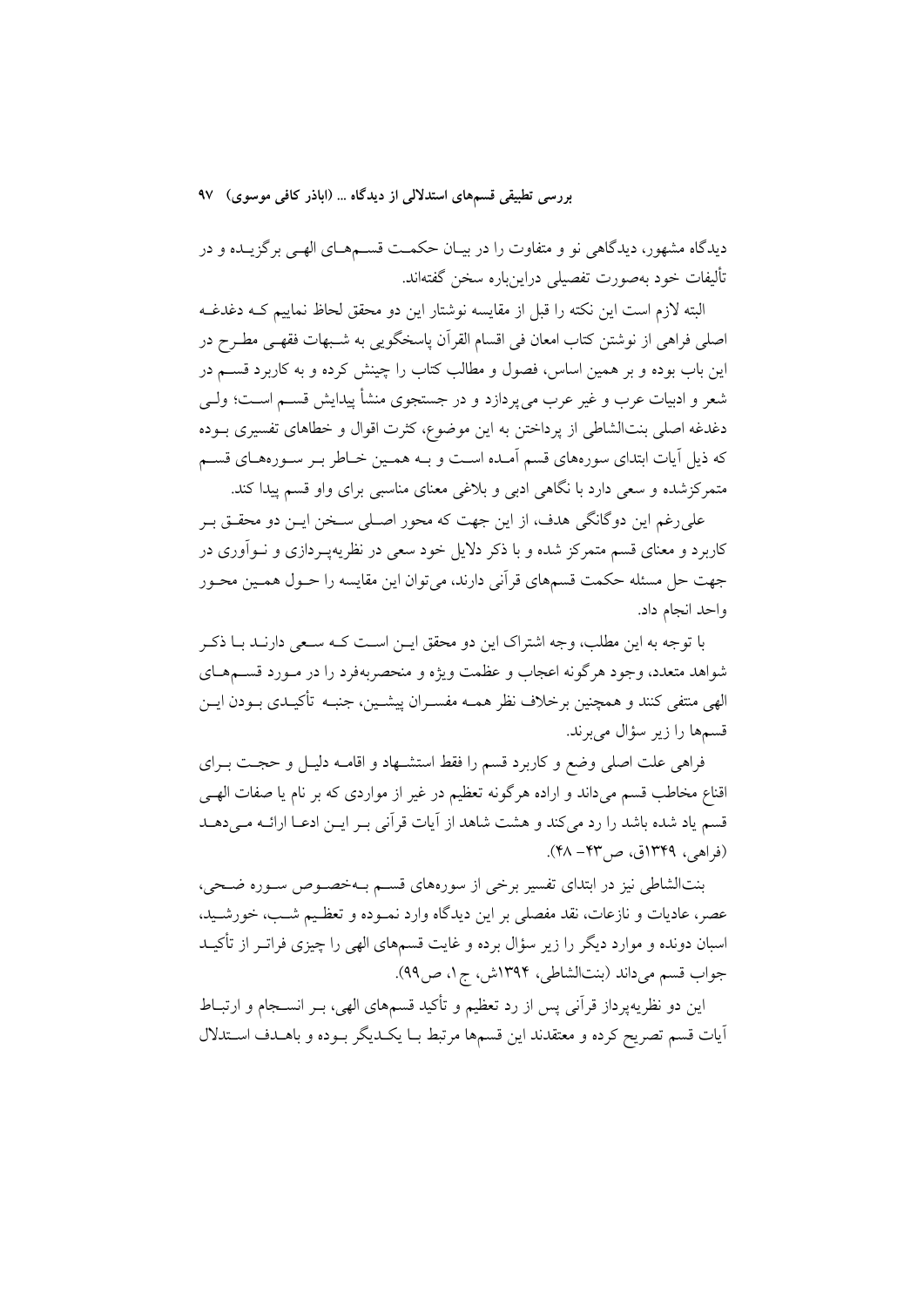(فراهـي، ١٣۴٩ق، ص٣۶) و باوريــذير كـردن (بنــتالشــاطي، ١٣٧۶ش، ص٢۶۶) مضــمون جواب قسم برای مخاطب چینش و انتخاب شدهاند، بر اسـاس ایــن، علــت انتخــاب مــوارد قسم و تعداد آنها در ابتدای یک سوره، بیانگر تأکید بیشتر کلام نیست؛ بلکه بـرای اسـتدلال و باورپذیری یک مطلب گاه به یک قسم نیاز است و گاه به دو یا چند قسم. گـاه لازم اسـت به انجیر و زیتون سوگند یاد شود و گاه بر معانی و امـور غیـر محسوســی کــه قابــل پــذیرش مخاطب هستند و او را به یک باور قلبی و یقینی می رساند.

تفاوتهايي نيز بين ديدگاه اين دو محقــق وجــود دارد؛ بــهخصــوص از جهــت گســتره استعمال و پیشینه قسمهای استدلالی و همچنین کیفیت و نحوه دلالت این الفـاظ بــر معنــای استدلالی. تفصیل این تفاوتها راهگشایی است بـرای فهـم بهتـر مقصودشــان از قســمهــای استدلالي؛

۱.۵ تفاوت در بیان معنای اصلی قسم و پیشینه قسمهای استدلالی

از نظر فراهی پیشینه استعمال و کاربرد قسمهای استدلالی به قبل از نزول قرآن برمی گــردد و اّن را اسلوب فراگیر در بین مردم عربزبان و غیر عربزبان می داند. او در کتا*ب امعــان فــی اقسام القرآن،* تحت عنوان تاريخ و پيشينه قسم، منشأ اصل<sub>ّى</sub> وضع قســمهــا را نيــاز مــردم بــه استدلال و ایجاد باور حتمی در مخاطب میداند و میگوید انسان برای اثبات کلام، وعـده و یا عهد خود، مجبور بود شاهد و دلیلی ارائه کند تا مخاطب به اطمینان برسد به همـین دلیـل، قسم را به کار برد تا بهواسطه آن، سخن خویش را تقویت و تائید نمایـد (فراهـی، ۱۳۴۹ش، ص ١٥). بنابراين فراهي معناي اوليه قسم را اثبـات كـلام دانسـته و اكـرام، تقــديس و حتــي استدلال را از معانی فرعی و ثانویه قسم میداند و هیچ تعظیمی را در موارد قسم نمـیپـذیرد (فراهی، ۱۳۴۹ق، ص۲۶) و سعی دارد با ذکر شواهد متعدد از متـون عـرب و دانشـمندان و شاعران يوناني همچون (بوليوس) اين ادعا را ثابت نمايد (فراهي، ١٣۴٩ق، ص٤٢).

اما بنتالشاطي اصل معنايي وكاربرد اوليه قسم را تعظيم مـيدانـد؛ ولـي معتقـد اسـت قسمهای قرآنی از دریچه بلاغت وارد شدهانــد و متضــمن معنــای جدیــدی هســتند. ایشــان کاربرد قسم برای استدلال را روش ابداعی قرآن کریم دانسته و این معنا را منحصـر در (واو) قسم ابتدای برخی از سورههای قرآنی میداند و این ادعا را این گونه توضیح می دهد: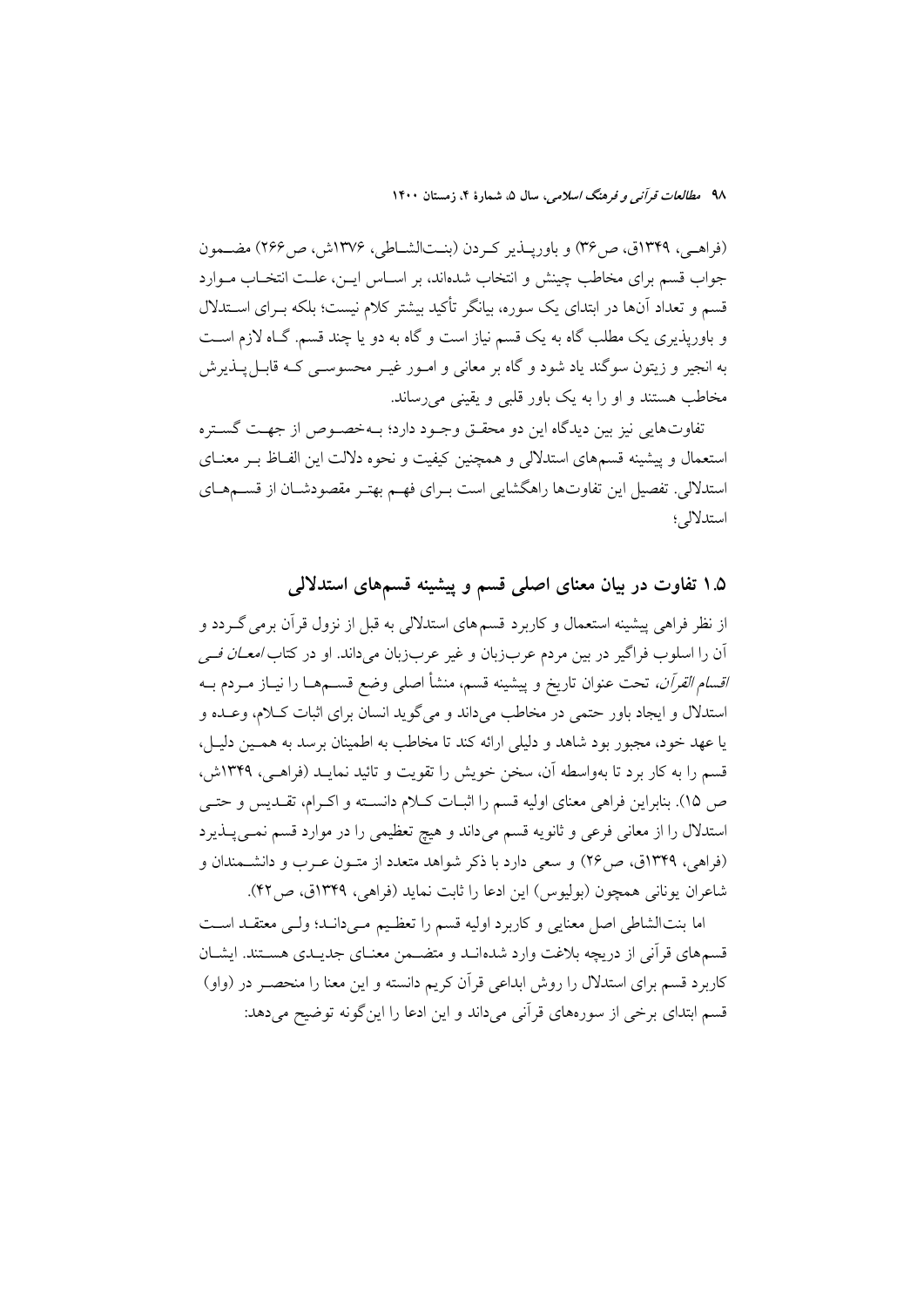آنچه من پس از تأملي فراوان در سياق آياتي كه بــا چنــين واو قســمي آغــاز شــده، بــه اطمینان دریافتم آن است که این واو از معنی اصلی لغوی و اولیـه خـود کـه حکایـت از عظمت چیزی است که بدان سوگند یاد شده خارج گردیده و مفهـوم بلاغـبی جدیــدی يافته است (بنتالشاطي، ١٣٧۶ش، ص ٢۶۶).

در جاپی دیگر می گوید:

آنچه با تدبیر طولانی و تأمل در سورههایی که بـا (واو) قســم آغــاز شــدهانــد بــه ایــن اطمینان رسیدم که همانگونه که اسلوب امر، نهی و استفهام به جهت نکتـهای بلاغـی از معنای اصلی و موضوعی خود خارج میشوند؛ قسم به (واو) نیز ممکن است از اصلی لغوی تعظیم و بزرگداشت خارج و برخوردار از معنایی بیانی شده باشد (بنتالشاطی، ۱۳۹۰ش، ج۱، ص۶۲).

۲.۵ تفاوت در شیوهٔ استدلال

در بيان شيوه استدلال قسمهاي قرأني نيز تفــاوتي أشــكار بــين ايــن دو نظريــه وجــود دارد. بنتالشاطی موارد قسم را اموری محسوس و قابل درک برای انسان میدانـد کـه هـيچ جـای جدل و چانه زدنی در آنها نیست و ذکر این موارد محسوس را مقدمهای میداند برای بیـان مســائل معنــوي و امــور غيبــي كــه در چهــارچوب حســيات و مــدركات حــس بشــري قرار نمی گیرند (بنتالشاطی، ۱۳۷۶ش، ص۲۶۶)؛ درواقع ایشان قسمهـای الهـی را محصـور در مادیات و جواب قسم را منحصر به امور معنوی و غیر محسـوس مـیدانـد؛ امـوری کـه برای انسان قابلیت درک ظاهری و تصویری ندارد ولی بهواسطه فهم تصـاویر محسـوس و قابل مشاهده از امور پیرامون خود و درک رابطه معنایی بین این امـور حســی مــی توانــد درک صحيحي از جواب قسم پيدا كند.

لیکن فراهی انحصار خاصی در استعمال و معنای قسم قائل نیست و هر آن امـری کــه از حواس مخاطب کمک می گیرد و یا قوهٔ تفکر او را دعوت به اندیشـیدن مـیکنـد را مناسـب برای سوگند می داند (فراهی، ۱۳۴۹ق، ص ۵۶). این محقق، کاربرد قسمهای استدلالی را بـه چهار وجه تقسیم نموده و هدف این نوع سوگند را گاه بـرای بیـان شــدت وضــوح جــواب قسم میداند، گاه اراده ضربالمثل برای برقراری مشابهت جـواب قسـم بـا مـوارد سـوگند،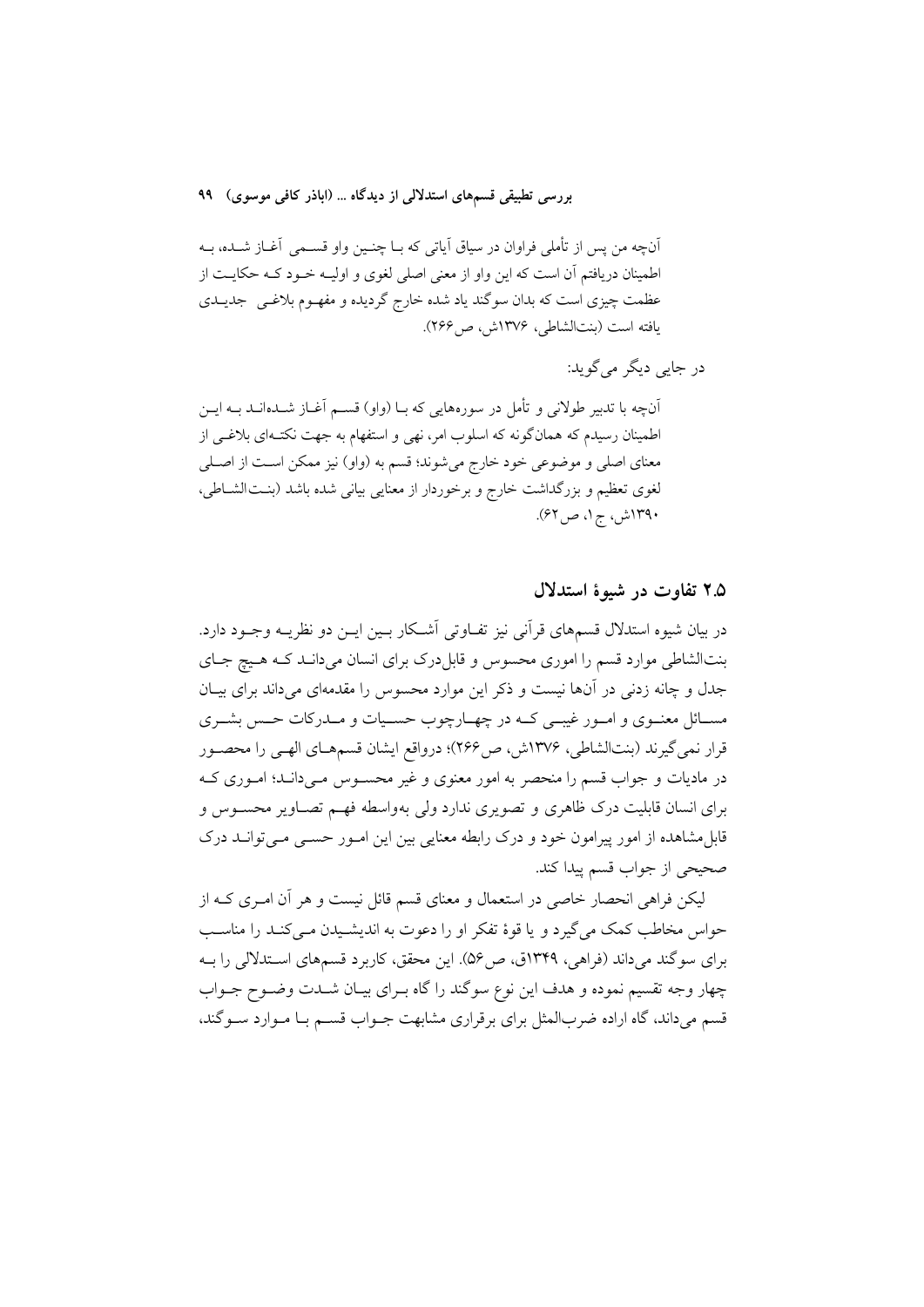گاهی نیز برای تأیید گفتار و سخنی و در مواردی برای اقامه حجت و دلیل محکم بر ادعــای فرد است (فراهی، ۱۳۴۹ق، ص۳۳).

### ۳.۵ تفاوت در گسترهٔ الفاظ قسم

در مورد گستره الفاظ قسم استدلالی نیز بنتالشاطی بحث را در (واو) قسم منحصر نمـوده و معتقد است ايـن واو از معنـاي اصـلي لغـوي و اوليّـه خـود (تعظـيم) خـارج شـده اسـت (بنتالشاطی، ۱۳۷۶ش، ص۲۶۶)؛ اما فراهی در نگاهی قابل تأمل، دامنه الفاظ قسم اســتدلالی را بسیار گستردهتر میداند و بر این مطلب اصرار دارد کـه همـه ادات قسـم و حتـی الفــاظی همچون «يشـهد» و «يعلـم» و مشـتقات أن نيـز متضـمن معنـاي قسـم اسـتدلالي هسـتند و بيان كرده كه اين گونه قسمها در بين تمام مردم دنيـا رايـج و مرسـوم اسـت. اگرچــه فراهـي ادعای کاملاً متفاوتی نسبت به دیدگاه دانشمندان بلاغی و ادبی مطرح نموده اسـت؛ ولـی بــا ذکر شواهد متعددی از قرآن و ادبیات عرب به اثبات این ادعا مـی پـردازد (فراهـی، ۱۳۴۹ق، ص ۲۵).

### ۶. نقد دیدگاه فراهی و بنتالشاطی در بیان قسمهای استدلالی

اگرچه هر دو محقق با دقتی قابل تحسین به تحلیل و بازنگری قســم هــای قرآنــی پرداختــه و رويكردي جديد و انتقادي به مبحث قسم داشتهاند؛ ولي به نظر مي رسد نقدهايي نيـز بـر آن وارد است که بهاختصار به آن خواهیم پرداخت؛

## ۱.۶ عدمتوجه به اسلوب و ادات قسم

اسـلوب و قواعـد قسـم در كتـب نحـوى و ادبـي بيـان شـده و بـراى أن ادات مشخصـي قرار دادهاند؟ اما به نظر میرسد فراهی بدون توجه بــه اصــول ایــن ســاختار ادبــی، ســليقهای رفتار كرده و هر فعلـي كـه بـهنـوعي دلالـت بـر اثبـات كـلام دارد را در حيطـه قسـم وارد نموده اسـت. ايشـان افعـالي همچـون (يشـهد) و (يعلـم) را در حيطـه قسـم داخـل كـرده (فراهی، ۱۳۴۹ق، ص۲۵) بدون آنکه متضمن ادات قسم باشد و یا جـوابی در یـی آن بیایــد.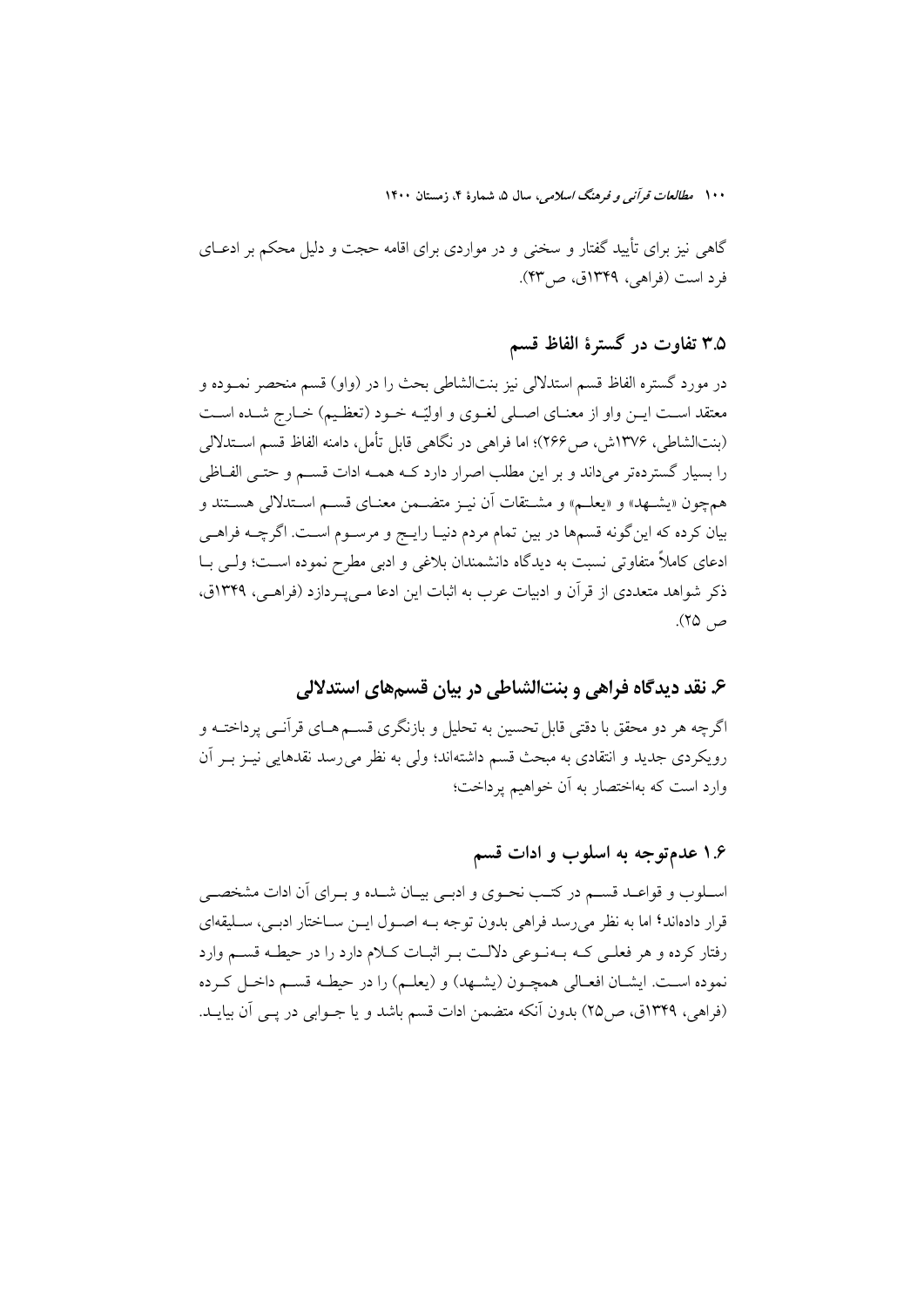البته انحصار قسمهای استدلالی در واو قسم نیز قابـل قبـول نیســت، چراکــه در دیگــر ادات قسم نيز قابل تصور است بهخصوص مشتقات قسم.

۲.۶ انحصار قسم در موارد محســوس و اختصــاص جــواب قســم بــه امــور نامحسوس

تخصيص قسمهـاي الهـي بـه امـور محسـوس و انحصـار جـواب قسـم در امـور غيبـي و .<br>نامحسوس برخلاف ظاهر کلماتی است که در برخی از سورههای قسم بـهکاررفتـه اسـت؛ چون با بررسی موارد قسم و جواب قسمهای قرآنی به این نتیجـه مـیرسـیم کـه بـرخلاف دیدگاه بنتالشاطی برخی از این موارد سوگند، نامحسوس هستند و اکثر جواب این قسمهـا قابل مشاهده و محسوس هستند. برای وضوح بیشتر، مضمون جواب قسمهـا را بــهصـورت خلاصه مورد بررسي قرار ميدهيم؛

۱. جواب قسم دو سوره (صافات/۴؛ فجر/۱۴) به بیان صفات الهی پرداخته کـه از مـوارد نامحسوس است.

٢. سه سوره (مرسلات/٧؛ ذاريات/٥؛ طور/٧) نيز بـه حتميـت تحقّـق وعـدههـاي الهـي پرداختهاند که مربوط به آینده و نامحسوس است.

٣. پاسخ قسم چهار سـوره (يـس/٣؛ قلـم/٢؛ نجـم/٢؛ ضـحي/٣) بـه معرفـي شخصـيت پیامبر اسلام می پردازد که این خصوصیات بهوضوح قابـل مشـاهده بـوده و حتـبی مـردم را دعوت به مشاهده و تأمل در این ویژگیها نموده است (قلم/۲ –۶).

۴. جواب سوگند چندين سوره (عصر ٢١؛ عاديات/۶؛ تين/۴؛ ليا /۴؛ شـمس /۹؛ طـار ق/۴) نیز به بیان خصوصیات انسان یرداخته که غالباً اموری محسوس و قابل درک می باشند.

همین اصرار بر نامحسوس بودن موارد قسم باعث شده تا بنتالشاطی موارد نامحســوس را نیز بر معانی محسوس و قابلدرک حمل نمایند؛ ولی بـهسـختی مـیتـوان برخـی از ایــن معانی مخالف ظاهر را پذیرفت؛ برای مثال ایشان در تفسیر واژه «نازعات» میگوید:

ما قانع نمی شویم که نازعات را به همان چیزی که مفسران به آن گرایش دارنــد از قبیــل (فرشــتگان قــابض ارواح) تفســير كنــيم؛ چــون فرشــتگان در حــوزه امــور حســي قابل درک نیستند و بسیار بعید است که قرآن کریم برای اسـتدلال بـر تحقـق رسـتاخیز،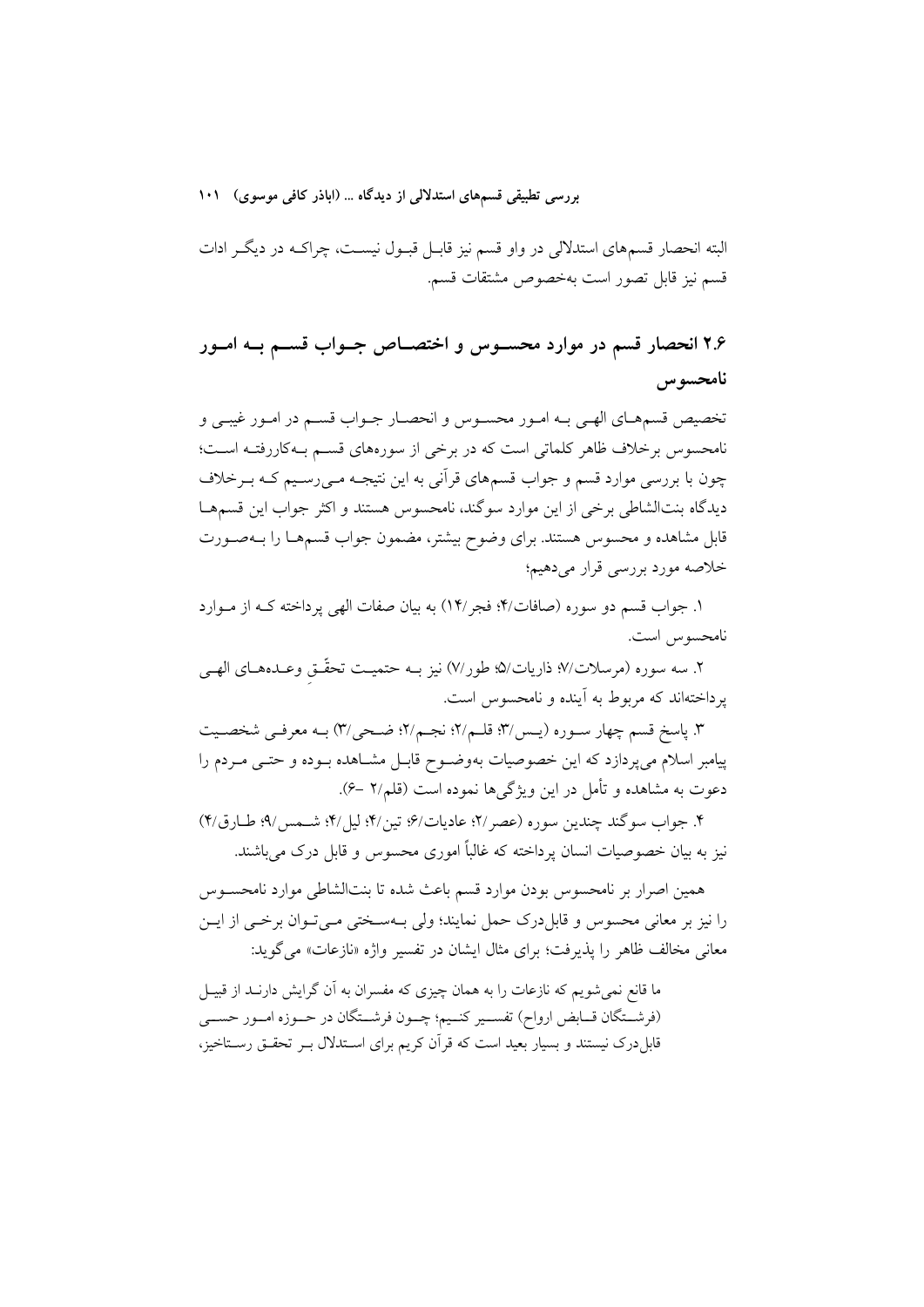توجه مخاطبان را به فرشتگان قـابض ارواح جلـب كنـد (بنـتالشـاطى، ١٣٩٠ش، ج١، ص ۱۹۸).

این در حالی است که (نزع) به معنای خــارج کــردن و جــدا کــردن و جابــهجــا نمــودن شیء است، به صورتی که هیچچیز آن باقی نمانــد و واژهٔ (غَرْقَــا) زمــانی کــه در کنــار مــادهٔ (نزِع) قرار بگیرد به معنای انجام کاری بهصورت کامل و دقیق اسـت (مصــطفوی، ۱۳۶۰ش، ج ٧، ص ٢١١؛ ابرزفارس، ١٤٠٢ق، ج۴، ص٣١٨) و بـه نظـر مـى رسـد (نازعـات) همـان فرشتگان و مأمورانی هستند که ذرات و جانهای انسانها را به امر خداوند جدا مـیکننـد تـا به جهاني ديگر منتقل نمايند؛ چنانچه اَيهٔ ﴿تَنزِعُ النَّاسَ كَأَنهُمْ أَعْجَازُ نخْـل مُّنقَعِـرٍ﴾ (قمـر/٢٠) نیز بیانگر همین مضمون است و مردن مردم را به ریشـهکـن شــدن تنـههـای درخــت نخــل تشبيه مي كند.

درواقع، بیان این سوگند در ابتدای سوره نازعات و چند آیه پس|زآن، پاسـخی اسـت بــه منکرانی که با طرح شبهاتی این شبهه را مطرح می کردند که آیا درحالی که ما در قبرها تبــدیل به استخوانهایی شدهایم دوباره زنده شده و برمیگردیم؟ خداونـد در جـواب آنـان، رفتـار فرشتگان مشتاقی را به تصویر کشیده که برای تحقق و تدبیر امر معاد و قیامت از یـکدیگـر سبقت می گیرند و به برخی از حوادث آن روز عظیم اشاره می کند (نک. طباطبایی، ۱۴۱۷ق، ج ۲۰، ص ۱۷۹).

۳.۶ ضرورت نگاه مجازی و استعاری به موارد سوگند

آيات قرآني با اسلوب مختلف بياني، همچون استعاره، كنايه، تشبيه و تمثيل، ممـزوج شــده و عدم توجه به این اسلوب کلامی، موجب انتقال ناقص پیـام گوینـده بـه مخاطـب مـی شـود (توحیدی و همکار، ۱۳۹۱، ص۱۶۵). به تحقیق می توان گفت برای فهم مقصود قسـمهـای الهي نبايد فقط به معناي حقيقي اين قسمها اكتفا نمـود و از مضـامين اسـتعاري و كنـايي أن غافل شد. در حقیقت، شاه کلیـد رسـیدن بـه فلسـفهٔ سـو گندهای الهـی، پیـدا کـردن معـانی استعاریشان است و آن استدلالی که این دو محقق قرآنـی مـدعی آن هســتند در دل همـین تعابیر استعاری و کنایی جای گرفته است.

برای مثال، زمان از نظر دانشمندان علم بیان، متضمن معانی استعاری متعـددی اسـت کـه بسته به جایگاه و قرائن موجود در کلام، آن معنای مجازی را آشکار می نماید (نـک. نظـری،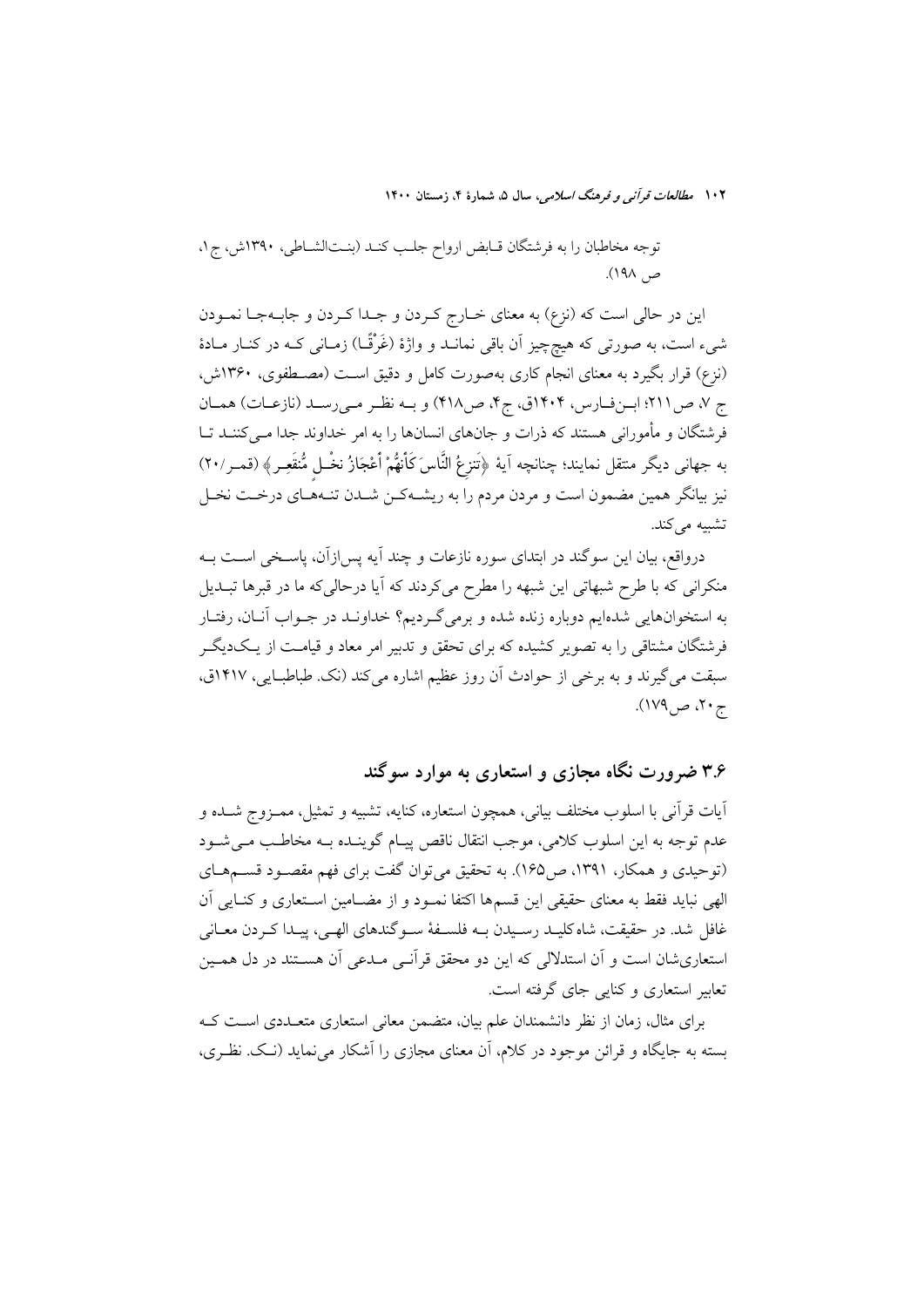۱۳۹۹، ص۳۵). واژه «لیل» به معنای شب، در بسیاری از استعمالات قرآنی از معنـای حقیقـی خود جدا شده و متناسب بـا ظلمـت و تـاريكي شـب، در معنـاي ظلـم و فسـاد اسـتعمال شده است؛ مثلاً (ليل، شب) در آيه ﴿وَلَيَالٍ عَشْرٍ ﴾ (فجـر/٢)، اسـتعاره از گسـترش فسـاد و طغیانگری افراد است و آیه ﴿وَ اَلَیْل إِذَا یَسْرُ﴾ (فجر/۴) بــه پایــدار نبــودن و نــابودی ظلمــت شب با طلوع اولین شعاع نور (فجر/۱) اشاره دارد.

قرائن این استعارات را در متن سوره فجر میٍتوان یافت، آنجا که از نابودی سه قوم ظـالم و طغیانگر عاد، ثمود و فرعون، بهوسیله یک تازیانه عذاب، سخن گفته و علت نــابودی ایــن سه قوم را گسترش ظلم و فساد آنها بر روی زمین عنوان نموده است؛ بنـابراین شـعاع نــور فجر، سمبلی است از تازیانه عذاب الهی، و شب نمادی است از ظلم و فسـاد، و همـانطـور که با وارد آمدن اولین شعاع نور بر دل شب، همه تاریکیها بهیکباره محو خواهند شـد، بـا ورود تازيانه عذاب الهي نيز همه ظالمان به فنا خواهند رفت.

واژه (صُبْح) نیز اگرچه به معنای زمان ابتدایی روز است؛ ولی در آیاتی از قــرآن اســتعاره از حالت افرادی است که با رفتن تاریکی شب و طلـوع نـور صـبحگاهی، تـازه از خـواب غفلت بیدار شده و شاهد حقایقی هستند که تاکنون منکـر آن بـودهانــد. درواقــع واژه صـبح، کنایه از آشکار شدن واقعیتی است که از پس تاریکی شب نمایان میشود.

براي مثـال آيــه ﴿أَ فَبِعَـذابنا يَسْـتَعْجِلُونَ﴾ فَإِذا نَـزلَ بِسـاحَتِهِمْ فَسـاءَ صَـباحُ الْمُنْـذَرينَ﴾ (صافات/۱۷۶و۱۱۷) در پاسخ مشرکانی نازل شد که پیوسته از پیـامبر ۹ مـیپرسـیدند: وعـده عذاب الهی چه شد؟ و قرآن با لحنی تهدیدآمیز، آنان را در برابر عجلهشان تــوبیخ مــیکنــد و اعلام میکند: صبحی بسیار سخت در انتظار این منکـران اسـت؛ صـبحی کـه همـه پـردههـا بهکناررفته و آنان با حقایق و واقعیتهایی که انکار میکردند، مواجه خواهنـد شـد. در ادامــه آیات نیز شواهد سیاقی متعددی بر همین معنای استعاری یافت می شود.

بنابراین، در بسیاری از موارد، أخذ معنای حقیقی صـبح، مــدنظر نبــوده و بایــد بــه دنبــال معــانی اســتعاری و قــرائن دال بــر اَن باشــيم. مــثلاً بعيــد اســت مقصــود خداونــد از تعبيــر ﴿صَباحُ الْمُنْذَرِينَ﴾ (صبح انذارشدگان)، زمان صبح باشد بلکه استعاره از هنگــامی اســت کــه مشرکان از خواب غفلت شبانگاهی بیدار میشوند و بـا کنـار رفـتن پـرده شـب بـا حقـایق حوادث قیامت مواجه می شوند. هممین معنای مجـازی را مـیتوان بـرای واژه (صـبح) در عبــارت ﴿...إِنَّ مَوْعِــدَهُمُ الصُّــْبِحُ أَ لَـــيْسَ الصُّــبْحُ بقَريــب﴾ (هــود/٨١) در نظــر گرفــت.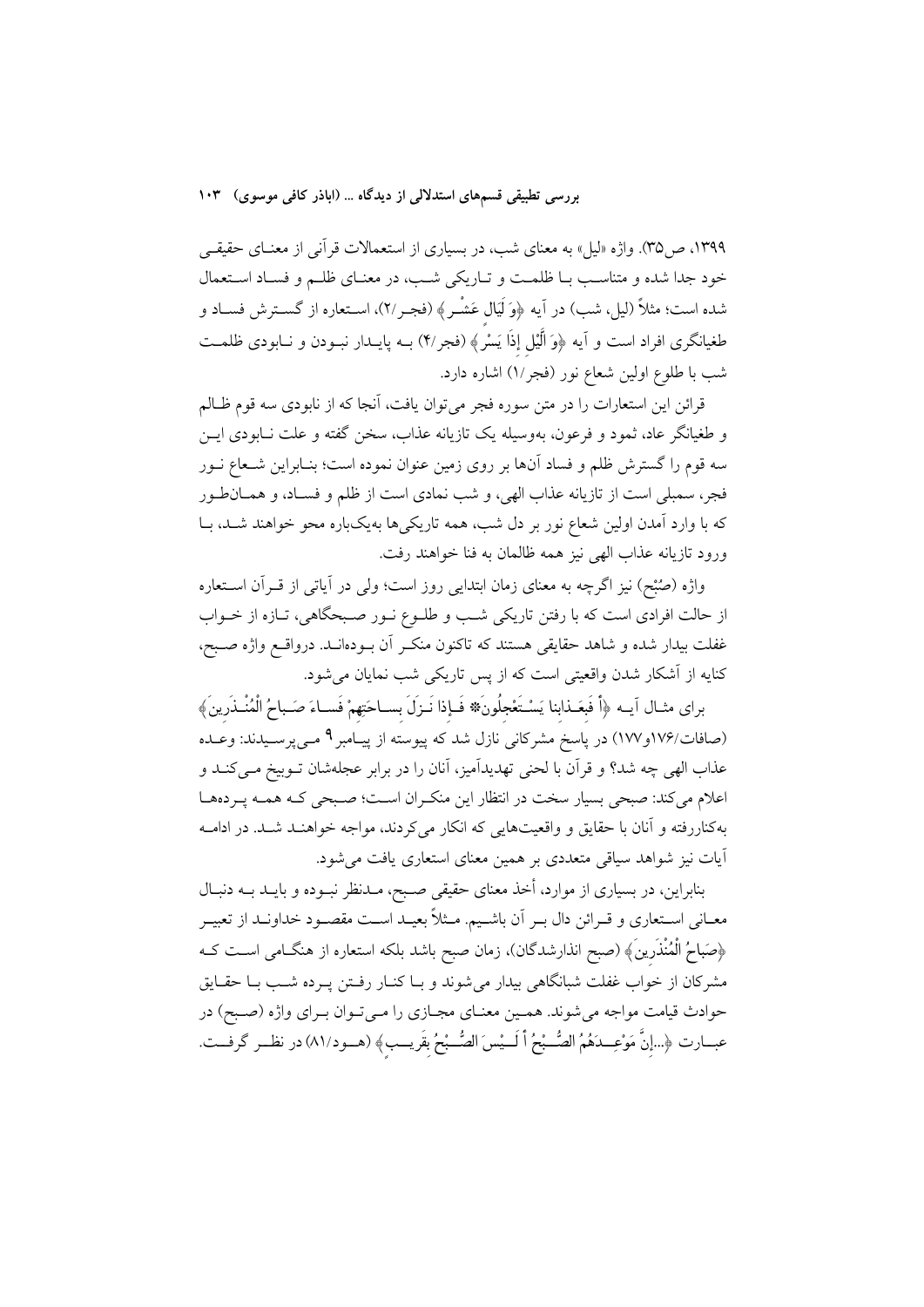هرچند مضمون آيه با معناى حقيقى (زمان صبح) متناسب است، ولى أخذ معنــاى اســتعارى، تناسبت بیشتری با کلام بلیغ الهی دارد. درواقع ایــن آیــه تصــویرگر صـبح قیامـت و زمــان مشاهده عذاب الهي است و خداوند وقوع عذاب الهي و مشاهده صحنههـاي هولنـاك أن را په آنان وعده مړ دهد.

این استعمالات مجازی بهوضوح در آیات قسم، قابلفهم است تـا جـایی کـه بــهسـختی میتوان معنای حقیقی را برای الفاظ قســم در نظــر گرفــت؛ چنانچــه بعضــی از مفســران بــه استعاری بودن برخی از این مـوارد تصـریح نمـودهانـد و معنـای حقیقـی صـبح در دو آیــه ﴿وَ الصُّبْحِ إذا أَسْفَرَ﴾ (مـدثر/٣٢) و ﴿وَ الصُّبْحِ إذا تَـنَفَّسَ﴾ (تكــوير/١٨) را انكــار نمــودهانــد (نـــــــک. زمخشـــــــــری، ۱۴۰۷ق، ج۴، ص ۷۱۱؛ طباطبــــــــایی، ۱۴۱۷ق، ج۲۰، ص ۲۱۷؛ ابن عاشور، ۱۴۲۰ق، ج۳۰، ص ۱۳۷)؛ بنابراین لازمه کشف و فهم ارتباط برهـانی قســمهـای الهی این است که در بسیاری از موارد معنای مجازی و استعاری آن لحاظ شود.

با توجه به این مسئله مهم، این ایراد وارد است که این دو محقق بر اساس معانی حقیقـی و ارتکازی واژگان در پی کشف ارتباط معنایی هستند و در مواردی نیز دچار سختی شدهانــد و برخی از آیات قسم را بر معنایی حمـل کـرده کــه شــاهد و یــا قرینــهای بــرای آن مطلــب نمي توان يافت. براي مثال؛ بنتالشاطي ترجمه (خيل اسبان دونـده) را بـراي واژه (العَاديــات) برگزیدهاند که صحنه حمله ناگهانی خیل اسبان را به تصـویر مـی کشـد تـا پـاداَور حـوادث ناگهانی روز قیامت باشد (بنتالشاطی، ۱۳۹۴ش، ج۱، ص۱۰۶). ایشان شــاهد و تأییــدی بــر صحت این ادعا بیان ننمودهاند و در سیاق آیات این سوره نیز شاهدی بر حملــه و محاصــره و غافلگیری نیست و عجیـب اسـت کـه خداونـد بـه غـارتگری گروهـی از اسـبسـواران استشهاد نماید تا انسان غافل از یاد قیامت را بیدار نماید. در ضمن، این قســمهــا ارتبــاطی بــا جواب قسم ندارند؛ چون جواب این سوگندها در مـذمت انسـان ناسیاسـی و بـی توجـه بـه نعمتهای خداوند است. همچنین ایشان در توصیف اسبسواران غارتگر می گویـد: مـردم غافل، خود را در محاصره سـواران ديدنـد (بنـتالشـاطي، ١٣٧۶ش، ص٢٧٠)، درحـاليكـه اّيه قراّن خلاف اين مطلب را بيان نموده و بــه جمــع شــدن اســبان در وســط مكــاني معــين تصريح دارد (عاديات/ ۵).

با توجه به این اشکالات بهتر اسـت بگــوییم در آیــهٔ ﴿وَ الْعَادِيَــاتِ ضَــْبْحًا﴾ (عادیــات/١) اگرچه سخن از اسبهای دوندهای است که به علت تلاش شدیدشان بهنفس نفس افتادهانــد؛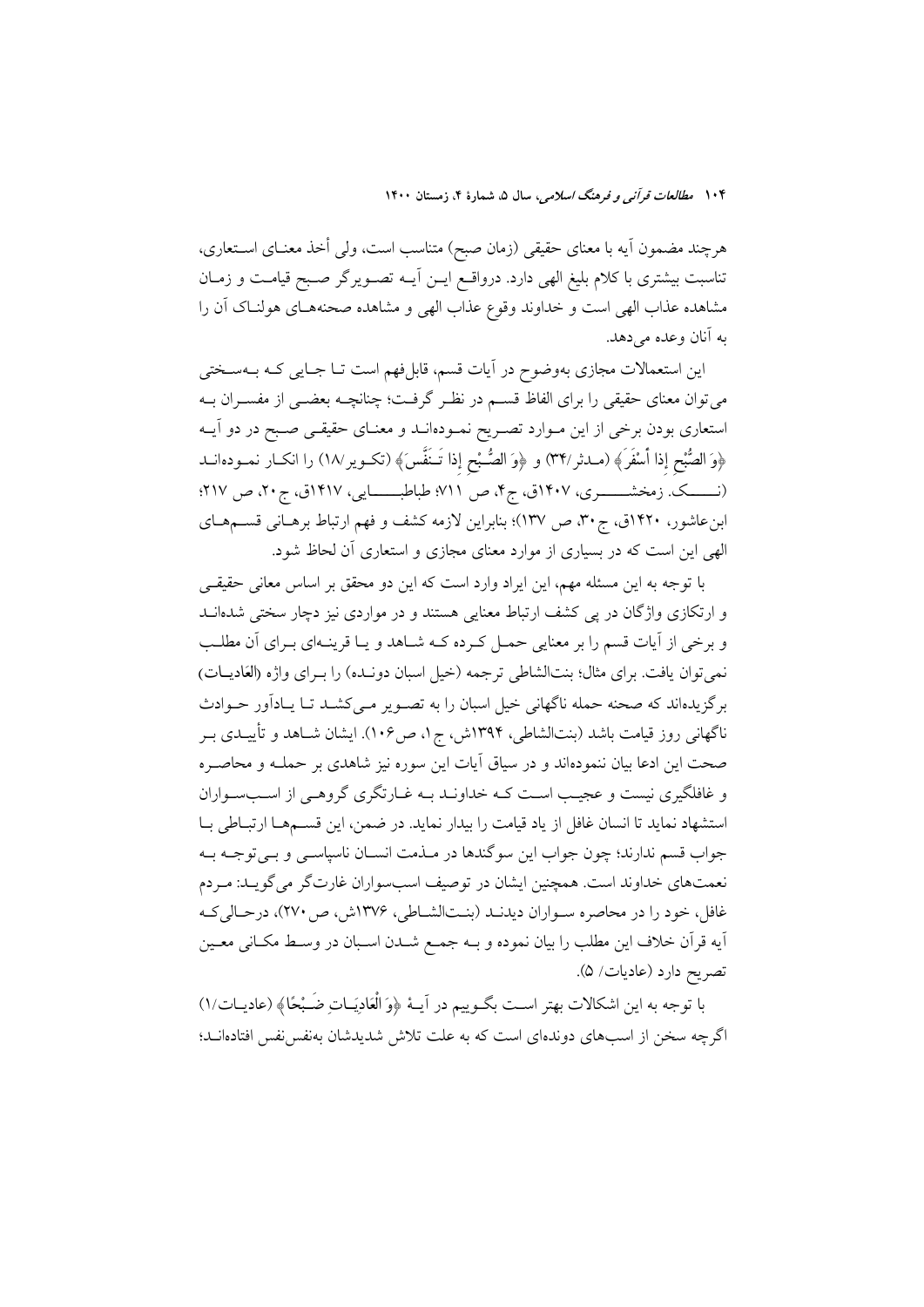ولي با مراجعه به معاني لغوي واژهٔ (عـدو) مـي تـوانيم دويـدن ايـن اسـبهـا را اسـتعاره از انسانهایی بدانیم که برای رسیدن به دنیا، بهشدت در تلاش(ند. همه اهل لغت بر این معنــای استعاری تصریح کردهاند و متناسب با مضمون جواب قسم است که میفرماید: ﴿إِنَّ الْانسَــانَ لِرَبِّهِ لَكَنُودٌ﴾ (عاديات/۶) يعني، قطعاً انسان، نسبت به يروردگارش بسيار بي توجــه اســت و از ياد خداوند منقطع گشته و وظيفهٔ خود را فراموش نموده است؛ چنانچه اين معناي اسـتعاري، مناسبت کاملی با محتوای سوره دارد که انسانهای گرفتارشـده در دام دنیـا را مــذمت نمــود است (عاديات/٨).

در تفسیر سوره ضحی که بشارتی است از سوی خداوند بــه پیــامبری کــه نگــران تبلیــغ وحی و دشمنی مخالفان و مشرکان است نیز میتوان این نگـاه اسـتعاری را داشـته باشـیم و بگوییم خداونـد در اولـین آیـه بـه گسـترش و انتشـار نـور اَفتـاب (فراهیـدي، ۱۴۰۹ق، ج۳، ص ٢۶۵) قسم ياد مىكند ﴿و الضُّحَى﴾ (ضحى/١) و به او وعدهٔ گسترش نور قــراَن و اســلام را می دهد و با سوگند به شبی که از تلاطم و سختی افتاده ﴿وَ أَلَيْلِ إِذَا سَجَى﴾ (ضـحی/۲) بــه نابودی و مطیع شـدن مخالفـان ایشــان بشــارت مــی(دهــد (نــک. زمخشــری، ۱۴۰۷ق، ج ۴، ص ۷۶۵).

به بیانی واضحتر، همانطور که با گسترش نور و اَشکار شدن روشــنایی خورشــید تابــان، .<br>تاریکی و ظلمت شب، مخفی و پوشیده می شود؛ با گسترش نور وحیانی قرآن، ظلمـتهـا و دشمنیهای مسیر تبلیـغ پیـامبر ۹ نیــز کاســته مــیشــود (فضــلالله، ۱۴۱۹ق، ج۲۴، ص۳۰۶). خداوند از این استعاره برای استدلال بر مضمون جواب قسم، بهره گرفته است و بـه ایشـان وعده داده که همانطور که پروردگارت سختی پتیمی، فقر و حیرت را از دوش تـو برداشـت بهزودی با گسترش نور قرآن، همـهٔ ظلــمهــا و ســختی۵ـای مســیر تبلیــغ اســلام را از بــین خواهد برد و خداوند، هیچگاه تو را در این مسیر، تنها رها نخواهد کرد ﴿مَا وَدَّعَـکَ رَبُّـکَ وَ مَا قَلِيَ ﴾ (ضحر /٣).

### ۷. نتىجەگىرى

مشهور مفسران، حکمت قسم را تأکید جواب قسم و علت انتخاب مــوارد قســم را عظمــت اين اشياء مي دانند؛ برخي ديگر همچون فراهي و بنتالشاطي، وجود هرگونه عظمت ويژه بــا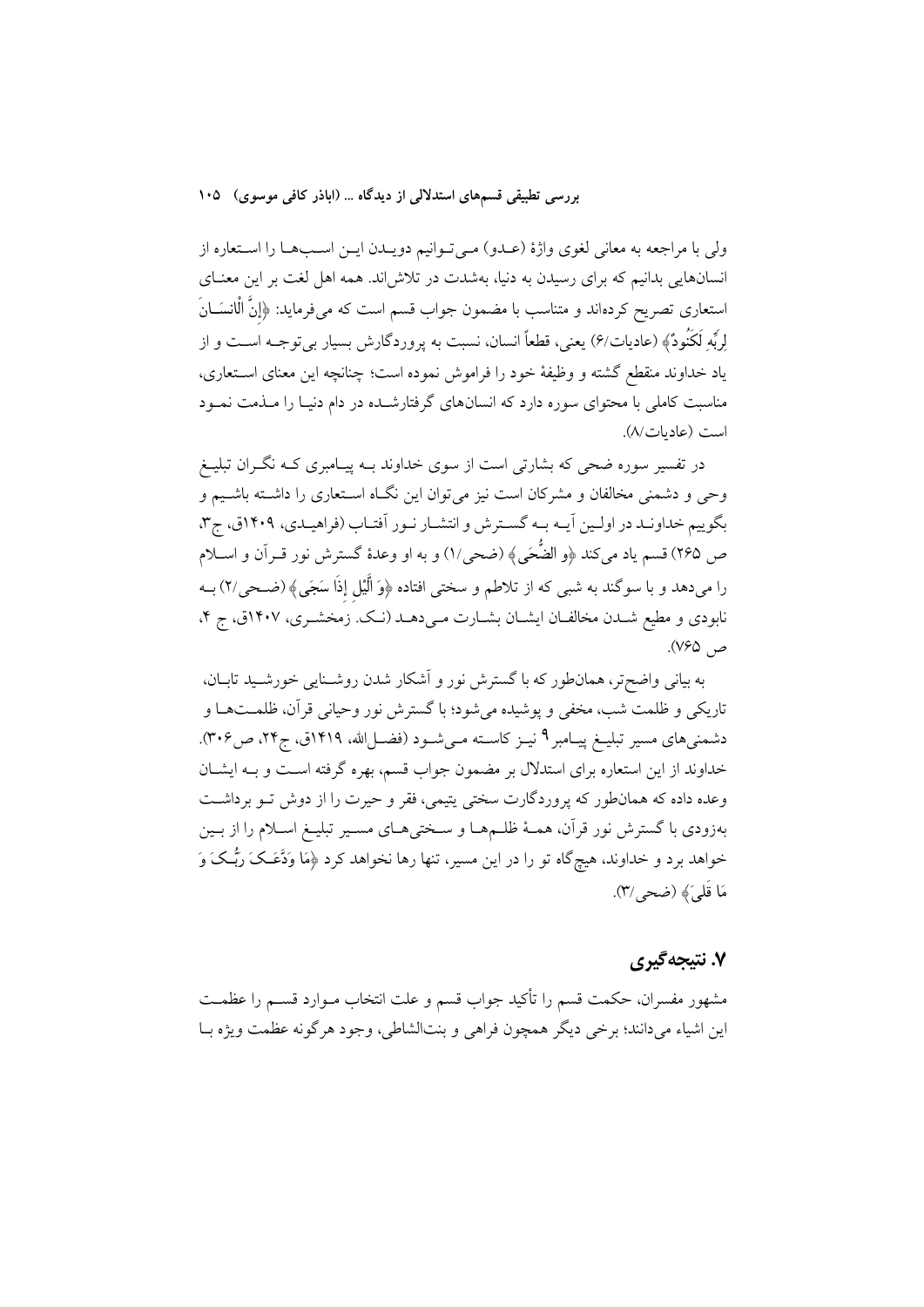هدف تأكيد جواب قسم را منتفى دانسته و معتقدند اين قسمهــا مــرتبط بــا يكــديگر بــوده و باهدف استدلال و باوريذير بودن مضمون جواب قسم، انتخاب و چينش شدهاند.

فراهی قسمهای قرآنی را به قسمهای تکریمی؛ تقدیسی و استدلالی تقسیم نموده و منشــأ پیدایش قسـمهـای اسـتدلالی را نیـاز انسـان بـه اثبـات و باوریـذیری سـخنش مـی دانـد و معتقد است سوگندهای الهی بهمنزلهٔ گواه و دلیلی هستند برای اثبات درسـتی مطلبـی کـه در جواب قسم آمده است؛ سیس بر این ادعا شواهد متعددی از روش گفتـاری عـرب و عجـم ارائه مے کند.

بنتالشاطی چینش آیات قسم در کنار یکدیگر را برای جلبتوجه مخاطب بـه امـوری محسوس و قابل درک دانسته تا مقدمهای محسوس و باوریــذیر را در مقابــل دیــدگان انســان قرار گیرد، برای آنکه شخص بتواند از این طریبق، مسائل معنیوی غیبر محسبوس را بهتبر در ک نماید.

تفاوتها این دو دیدگاه در کیفیت و نحوه استدلال و همچنین گستره و پیشینه قسمهـای قرآني مرتبط است. فراهي استدلالي بودن قسـم را بــه قبــل از نــزول قــراَن و حتــي يكــي از اسلوب سخن نزد عرب و عجم میداند؛ اما بنتالشاطی کاربرد قسم برای اسـتدلال را روش ابداعی قرآن کریم می داند. همچنین بنتالشاطی موارد قسم را اموری محسوس و قابـل درک برای انسان می داند؛ اما فراهی انحصار خاصی در استعمال و معنای قسم قائل نیست و دامنــه الفاظ قسم استدلالی را بسیار گسترده میداند تا جایی کـه همـه ادات قسـم و حتـی الفـاظی همچون «پشهد» و «پعلم» و مشتقات أن را نيز فرا گرفته است.

برای رسیدن به ارتبـاط معنـایی قسـمهـای الهـی و کشـف ارتبـاط أن بـا جـواب بایــد دریی کشف معانی مجازی و استعاری الفاظ قسم می باشیم.

#### كتابنامه

ق آن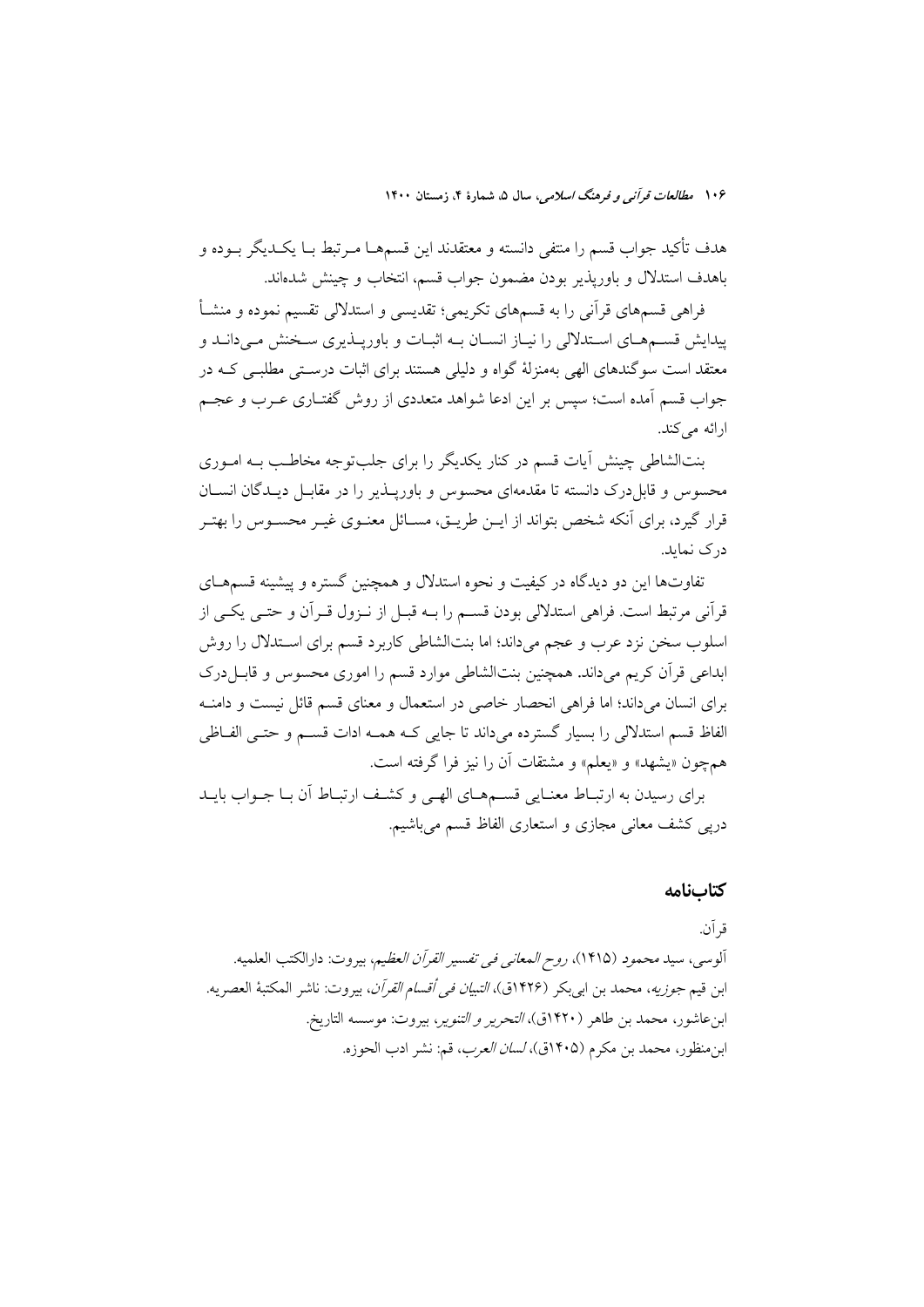احمد بن فارس بن زكريّا (۱۴۰۴ق)، *معجم مقـاييس اللغــهُ*، (بــه كوشــش عبدالســلام محمــد)، قــم: دفتر تبليغات. بنتالشاطي، عايشه عبدالرحمن (١٣٧۶ش)، *اعجاز بيـاني قـرآن*، (ترجمـه حسـين صـابري)، تهـران: انتشارات علمي و فرهنگي. بنتالشـاطي، عايشـه عبـدالرحمن (١٣٩٠ش)، *تفسـير بيـاني قـرآن كـريم*، (ترجمـه سـيدمحمود طيب حسيني)، قم: دانشكده اصولالدين. بنتالشاطي، عايشه عبدالرحمن (١٣٩٤ش)، *التفسير البياني، مص*ر: دار المعارف. تفتازاني، سعدالدين (١٣۶٨)، *شرح المختصر*، (تعليق عبدالمتعال صعيدي)، قم: دار الحكمة. توحیدی، امیر. و صادقی، زهـرا (۱۳۹۱)، *اسـتعارههـای قرآنـی از منظـر تفسـیر و تأویـل*، مطالعـات نقد ادبی، شماره ۲۸، پیایی ۲۸، صص ۱۲۵– ۱۴۸. ثعلبي نيشابوري، ابواسحاق احمد بن ابراهيم (١۴٢٢ق)، *الكشف و البيان عن تفسير القـرآن*، بيـروت: دار إحياء التراث العربي. رازي، ابوالفتوح حسين بن علي (١۴٠٨)، *روض الجنان و روح الجنان في تفسير القرآن*، مشهد: بنيـاد پژوهشهای اسلامی آستان قدس رضوی. رازي، فخرالــدين ابوعبــدالله محمــد بـــن عمــر (١۴٢٠ق)، *مفــاتيح الغي*ــب، بيــروت: دار الاحيــاء التراث العربي. زمخشــري، محمــود بـــن عمــر (١۴٠٧ق)، *الكشـــاف عـــن حقــائق غــوامض التنزيــل*، بيــروت: دارالكتاب العربي. سيوطي، جلالالدين (١٣۶٣)، *الاتقان في علوم القرآن*، تصـحيح محمـد ابوالفضــل ابــراهيم، (ترجمــه مهدي حائريقزويني)، تهران: اميركبير. صــافي، محمــود بــن عبــدالرحيم (١۴١٨ق)، *الجــدول فــي اعــراب القــران*، بيــروت: دار الرشــيد مؤسسة الإيمان. طباطبايي، سيد محمدحسين (١۴١٧ق)، *الميزان في تفسير القرآن،* قم: دفتر انتشارات اسـلامي جامعــه مدرسين حوزه علميه قم. طبرسي، فضل بن حسن، (١٣٧٢ش)، *مجمع البيان في تفسير القرآن،* تهران: انتشارات ناصر خسرو. عبده، محمد (١٩٨٥م)، تفسير جزء عمّ، بيروت: دار و مكتبه الهلال. فراهيدي، خليل بن أحمد (١۴٠٩ق)، *كتاب العين*، قم: نشر هجرت. فراهي، عبدالحميد (١٣۴٩ق)، *امعان في أقسام القرآن*، قاهره: المطبعة السلفية. فضل الله، سيد محمدحسين (١٤١٩ق)، *تفسير من وحي القرآن*، بيروت: دار الملاك للطباعه.